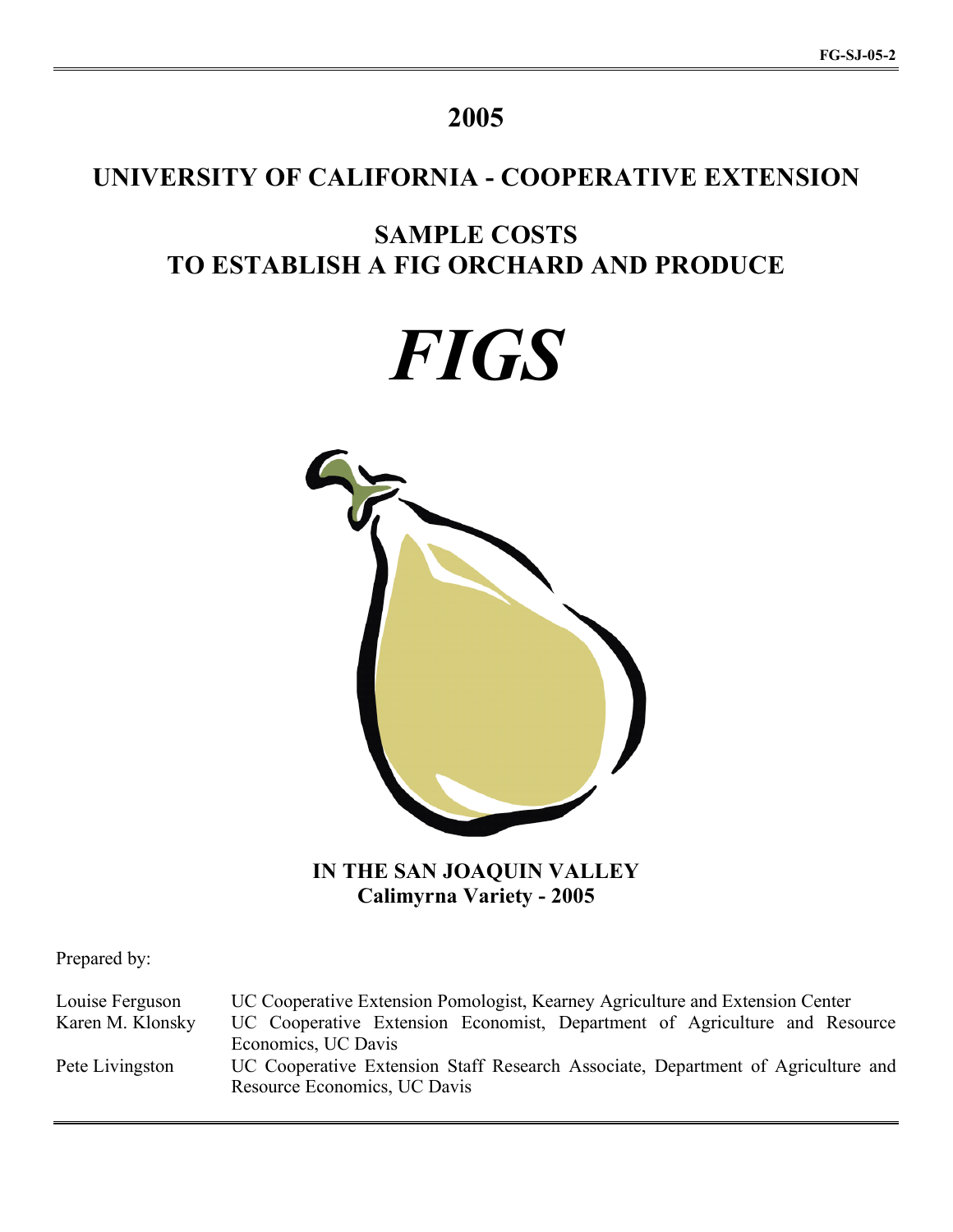# **STUDY CONTENTS**

|          |                                                             | 2              |
|----------|-------------------------------------------------------------|----------------|
|          |                                                             | 3              |
|          |                                                             | 3              |
|          |                                                             | $\overline{4}$ |
|          |                                                             | 7              |
|          |                                                             | 7              |
|          |                                                             | 9              |
| Table 1  | SAMPLE COSTS PER ACRE TO ESTABLISH AN CALIMYRNA FIG ORCHARD | -10            |
| Table 2  |                                                             |                |
| Table 3. |                                                             |                |
| Table 4  |                                                             |                |
| Table 5. |                                                             |                |
| Table 6. |                                                             | -16            |
| Table 7  |                                                             |                |
| Table 8  |                                                             |                |
| Table 9. |                                                             | 19             |
|          |                                                             |                |

# **INTRODUCTION**

Sample costs to establish a fig orchard and produce calimyrna variety of figs in the San Joaquin Valley are presented in this study. This study is intended as a guide only and can be used to make production decisions, determine potential returns, prepare budgets, and evaluate production loans. Practices described are based on production practices considered typical for the crop and area, but will not apply to every situation. Sample costs for labor, materials, equipment, and custom services are based on current figures. A blank column, "*Your Costs*", in Tables 2 and 3 is provided for your convenience.

The hypothetical farm operation, production practices, overhead, and calculations are described under the assumptions. For additional information or an explanation of the calculations used in the study call the Department of Agricultural and Resource Economics, University of California, Davis, 530-752-2414 or your local UC Cooperative Extension office.

Sample Cost of Production Studies for many commodities can be downloaded at http://coststudies.ucdavis.edu, requested through the Department of Agricultural and Resource Economics, UC Davis, (530) 752-4424 or obtained from the local county UC Cooperative Extension offices. Some archived studies are also available on the website.

An additional cost of production study for Mission variety of figs grown in this region is also available: "*Sample Costs To Establish A Fig Orchard And Produce Figs, Mission Variety In the San Joaquin Valley - 2005*".

The University of California does not discriminate in any of its policies, procedures or practices. The university is an affirmative action/equal opportunity employer.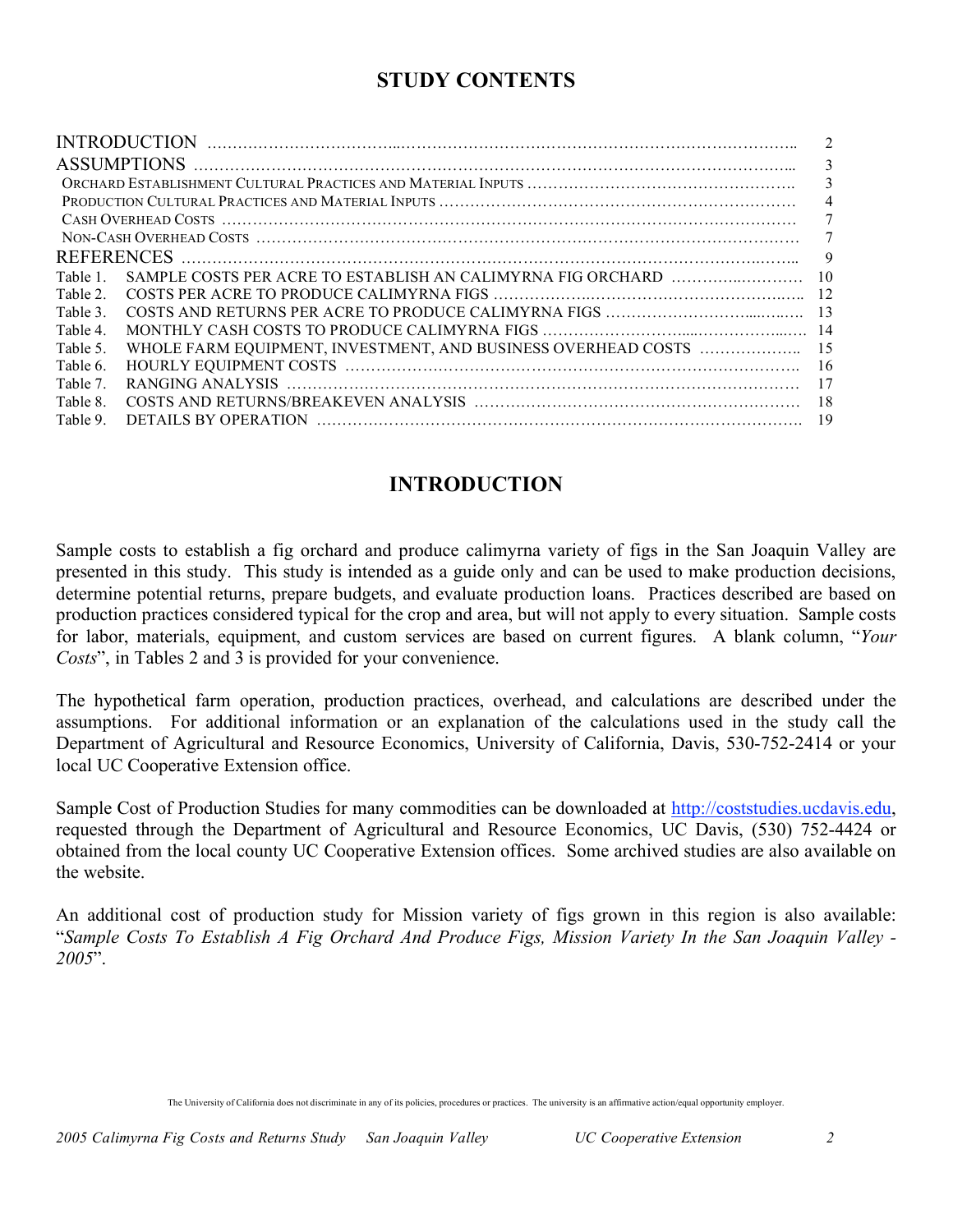## **ASSUMPTIONS**

The assumptions refer to Tables 1 to 9 and pertain to sample costs to establish a fig orchard and produce calimyrna figs for paste in the San Joaquin Valley. Practices described represent production practices and materials considered typical of a well-managed orchard in the region. Costs, materials, and practices in this study will not apply to all situations. Establishment and cultural practices vary among growers within the region. *The use of trade names and cultural practices in this report does not constitute an endorsement or recommendation by the University of California nor is any criticism implied by omission of other similar products or cultural practices.*

**Land**: The farm consists of 500 acres of land. There are 80 acres currently being established in the actual fig orchard with another 415 acres on which figs are grown and 5 acres of roads and farmstead. No other crops are grown. Land is valued at \$5,000 per acre and is not depreciated.

**Trees**: The specific variety of fig tree planted in this study is calimyrna. The trees are planted at 15' X 20' spacing, with 155 trees per acre. Fig trees have a very long production life if they are well maintained. Some fig orchards in the San Joaquin Valley that are still producing a commercial crop are over 75 years old. The life of the orchard at the time of planting is estimated to be 50 years.

### **ORCHARD ESTABLISHMENT CULTURAL PRACTICES AND MATERIAL INPUTS**

**Site Preparation**. The orchard is established on ground that has not been previously planted to trees or vines. The land is assumed to be slightly rolling and not a class I soil. The orchard site is not leveled, thus requiring a drip or sprinkler irrigation system.

**Irrigation**: Pumped water (plus labor) is the irrigation cost. The cost is based on system pumping 24 acreinches of water 350 feet in a 500 foot well over 500 acres. Water is pumped to the orchard after running through a filtration station into a permanent drip system in the tree rows. The cost of the irrigation system is for the installation of a new pump, well, filtration system, and permanent drip lines. The new irrigation system is installed after the orchard has been laid out and prior to planting. The life of the irrigation system is estimated at 30 years.

Price per acre foot of water will vary by grower in this region depending on power source, cost, various well characteristics, and other irrigation factors. In this study, water is estimated to cost \$76.92 per acre foot. No assumption is made about effective rainfall. The amount of water applied to the orchard being established varies each year and is shown in Table A.

| Table A.                    | <b>Applied Irrigation Water</b> |
|-----------------------------|---------------------------------|
| Year                        | AcIn/Year                       |
|                             |                                 |
| $\mathcal{D}_{\mathcal{A}}$ |                                 |
| $\mathbf 3$                 | 16                              |
|                             | 18                              |
|                             | 24                              |

**Land Preparation**: Land preparation begins with a deep ripping, going

down five to six feet in order to break up underlying hardpans which would affect root and water penetration. The ripping is performed by contract operators. Following ripping the ground is disced then floated by the orchard owner. This helps to break up large clods of soil and smooth the ground in advance of planting the trees. All of the land preparation operations are done in the year prior to planting, but in this study, costs are shown in the first year.

**Planting**: Planting starts by marking the tree location with a stake, then holes are dug, and trees planted. The young trees are pruned back soon after planting. Regular pruning and sucker removal begins in the second year and hours required to perform these tasks as well as costs increase annually. Pruning is normally performed in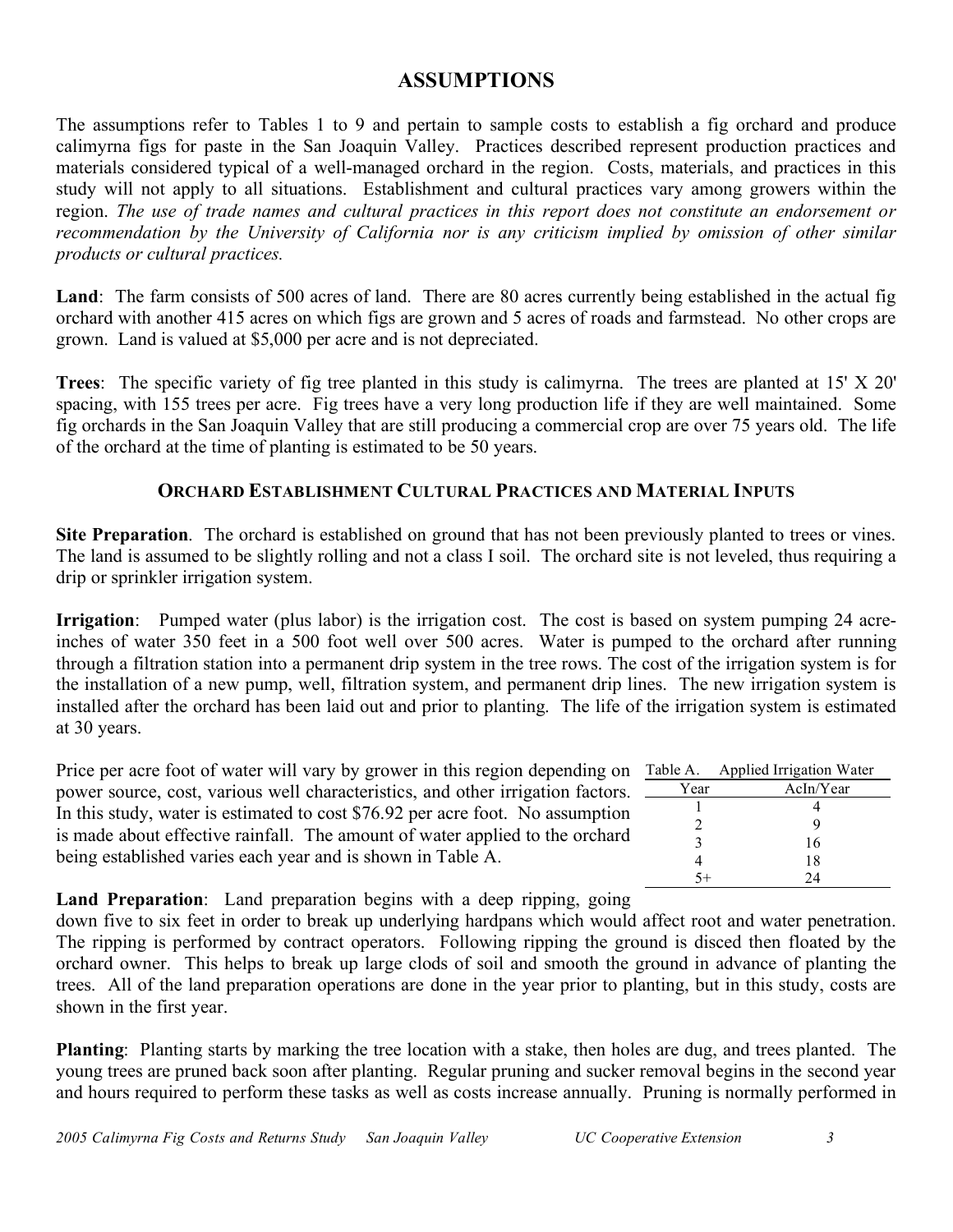the winter months. Removing the suckers is usually performed while weeding crews hand hoe the orchard. In the second year 10% of the trees or 16 trees per acre will have to be replanted.

**Orchard Floor Management**: Weed control for the orchard begins in the fall with a residual herbicide sprayed along the tree rows. The same chemicals are used for this control during the life of the orchard, but only half of the full rate is used in the first two years and increases to the full rate in the third. In spring a contact herbicide is used to control vegetation in the middle of the tree rows with two applications. In the first two seasons, a full rate of the spot spray is used only on 25% of the acreage. Beginning in the third year, full rates are again used, but this time on 100% of the acreage.

Mowing is also used to control vegetation and is performed four times in all years. Not only is mowing used to manage orchard floor vegetation, but it also is used to shred pruned limbs during the first mowing in spring. The soil is tilled in preparation for harvest by packing, leveling, and smoothing the ground. This operation produces a smooth, hard surface free of debris for efficient mechanical harvesting.

**Pest Management**: During typical years pest control in fig orchards is limited to controlling rodents, but in exceptionally cool weather a rapid build up of insect pests can occur which may require treatment. Baits are applied through the orchard at bait stations. Arthropod pests are typically not a problem in fig orchards, but serious infestations can occur and may require pest control. No insecticide or disease sprays are assumed to be used for the orchard in this study.

**Fertilizer**: Nitrogen is the major nutrient required for proper tree growth and optimum fruit yields. Nitrogen fertilizer is spread in a granular form at increasing rates during orchard establishment and is shown in Table B.

| Table B. Applied Nitrogen |                  |
|---------------------------|------------------|
| Year                      | Pounds Of N/Acre |
|                           | 10               |
| 7                         | 20               |
| 3                         | 30               |
|                           | 40               |
|                           | 50               |

**Pollination**: Caprification or pollination of the figs occurs once a year in late May or early June and is supplemented by additional

wasps contracted from an outside pollinator service. For further information see Pollination in the Production Cultural Practices and Material Inputs section.

## **PRODUCTION CULTURAL PRACTICES AND MATERIAL INPUTS**

**Pruning**: Pruning is done by hand in the winter months. Prunings are thrown into the center of the tree rows and shredded by a tractor and mower. Suckers are removed by hand crews as they hoe weeds during April.

**Fertilization**: Nitrogen (N) fertilizer is applied in summer/fall following harvest. Proper levels of N to be applied to the orchard are determined by leaf analysis. Sampling is usually done in July, prior to the application of fertilizer. In this study, nitrogen is applied at a rate of 50 pounds of N per acre in the form of ammonium nitrate (34-0-0).

**Orchard Floor Management**: Weeds in the mature orchard are controlled with chemical and cultural practices as used in the later years of orchard establishment. A combination of residual herbicides is sprayed in a strip along the tree rows to control weeds there throughout the season. Tree row middles are mowed four times in the spring and summer in order to manage resident vegetation on the orchard floor and to prepare the ground to be packed, leveled, and smoothed prior to the first harvest. Vegetation in the row middles that are not controlled by cultivation receives two sprays of a contact herbicide during spring and summer.

*2005 Calimyrna Fig Costs and Returns Study San Joaquin Valley UC Cooperative Extension 4* **Pollination**: Caprification refers to the pollination of Smyna type figs, such as the calimyrna variety, by the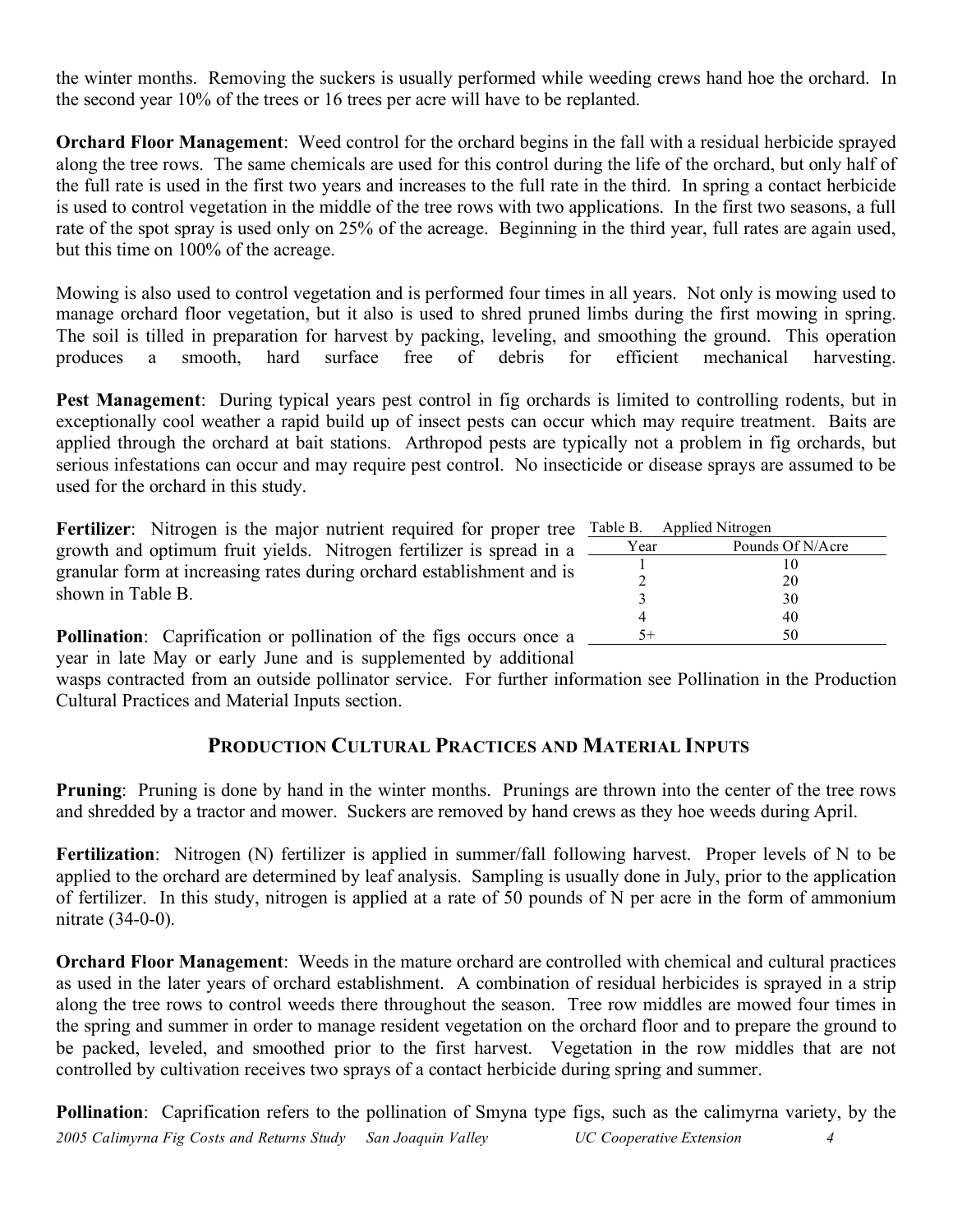wasp specie (*Blastophaga psenes* L.) This wasp performs the function that bees and other pollinators normally provide, by crawling across the male flower (also known as a caprifig), covering itself with pollen, then entering the eye of the female fig (known as the Calimyrna fig) and dusting the flowers with pollen. Typically the fig wasp is put out in the orchard during June. Fig wasps are usually supplied to the orchard during these periods in order to ensure proper pollination and good fruit set. In this study, services for caprification are provided by another fig grower or company that supplies the wasps at an annual cost of \$125 per acre.

**Pest Management**: Arthropod and disease pests are commonly not serious enough in fig orchards to warrant treatment. The only pests that require control in this study are rodents. Commercially available baits are used in bait stations within the orchard in order to manage them during the growing season.

The pesticides and rates mentioned in this cost study are a few of those that are listed in the UC IPM Fig Pest Management Guidelines and can be accessed on the internet at http://www.ipm.ucdavis.edu/PMG/cropsagriculture.html. Written recommendations are required for most pesticides and are made by licensed pest control advisors. For information and pesticide use permits, contact the local county Agricultural Commissioner's office. For additional information contact the farm advisor in the county of interest.

**Harvest**: Harvesting may start in the third or fourth year after the orchard is planted. As the yields increase the cost to harvest also increases, until yield maturity is reached in the tenth year. The number of harvests per year also changes as the orchard matures. In the third year, three harvests are performed. The fourth year requires four, the fifth year figs are harvested five times, and from the sixth year on six harvests are completed annually. In this cost study, the crop is harvested and sorted by the grower, although some growers custom hire the harvest operation.

Fig harvesting begins as the fruit naturally falls to the ground. In the late season crop some fruit may cling to the trees, which require growers to use blowers to force those remaining fruit to fall. The sweeper windrows the figs into the middle of the orchard row so that the harvester can pick up the fruit and dump them into field bins. A hand crew may rake the figs that are lying next to the tree out to where a mechanical orchard sweeper can reach them. The figs are hauled from the field to a dry yard. A grower with 500 acres of figs in production is assumed to own their dry yard and would sort their figs. After sorting, the figs are sold to processors.

For growers that do not own harvesting and packing equipment, the needed equipment for harvesting and packing operations should be removed from the equipment and investment inventories on Table 5, and custom harvest and packing charges should be placed in Harvest costs in Tables 1 and 2, to replace grower performed harvest and packing costs.

**Assessments**: Under a state marketing order, mandatory assessment fees are collected by the California Fig Advisory Board (CFAB). These assessments are charged both to the grower and the processor to pay for fig marketing and advertising. Half of the fee of \$52 per ton of merchantable fruit (merchantable fruit is destined for dried or paste markets) is paid by the grower and is shown in this study, while the remaining \$26 is paid by the processor. Additionally, a voluntary assessment is also paid by fig growers for research and administration and is managed by the California Fig Institute (CFI). Though the assessment is voluntary it is currently supported by 100% of the growers. CFI charges growers \$5.50 per ton of merchantable fruit. Both of these assessments are shown as a harvest cost.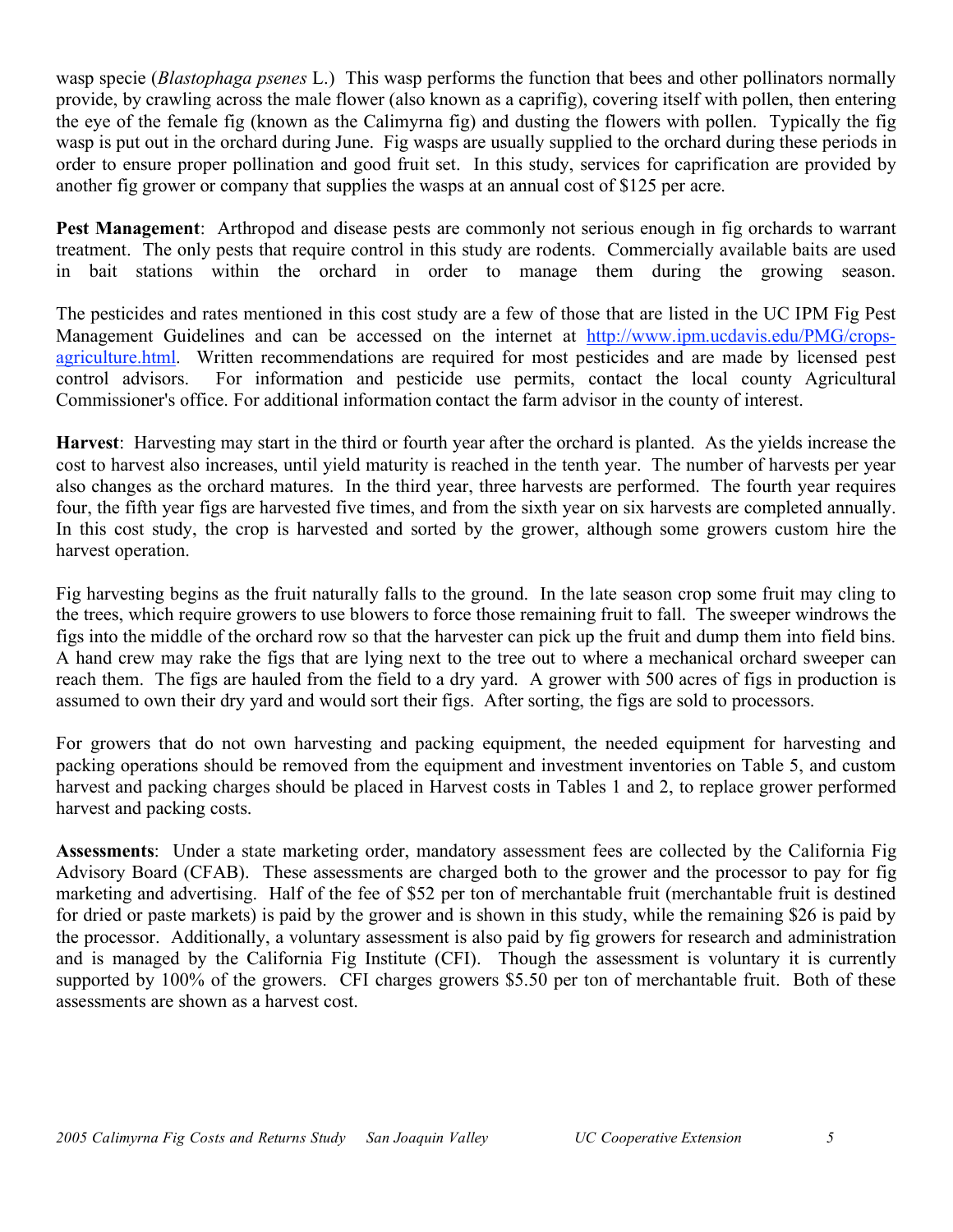Yields: As noted above, figs most often begin bearing an economic crop in the third year after planting. Typical annual yields for the Calimyrna variety is measured in pounds merchantable figs and tons for cull fruit. Normal cull percentages for Calimyrna figs have decreased over past ten years from an historical average of 32% to 15% which resulted in increasing the amount of figs sold for higher value paste or dried fruit. This study uses a 30% cull rate. The yields shown in Table C are from the third year of orchard establishment to maturity.

| Table C.           | Annual Yield Per Acre |       |             |      |  |  |  |  |  |  |
|--------------------|-----------------------|-------|-------------|------|--|--|--|--|--|--|
| Figs - Pounds/Acre |                       |       |             |      |  |  |  |  |  |  |
| Year               | Tons/Acre             | Total | Dried/Paste | Cull |  |  |  |  |  |  |
| 3                  | 0.11                  | 220   | 154         | 66   |  |  |  |  |  |  |
| 4                  | 0.22                  | 440   | 308         | 132  |  |  |  |  |  |  |
| 5                  | 0.44                  | 880   | 616         | 264  |  |  |  |  |  |  |
| 6                  | 0.61                  | 1,210 | 847         | 363  |  |  |  |  |  |  |
|                    | 0.72                  | 1,430 | 1,001       | 429  |  |  |  |  |  |  |
| 8                  | 0.88                  | 1,760 | 1,232       | 528  |  |  |  |  |  |  |
| 9                  | 0.94                  | 1,870 | 1,309       | 561  |  |  |  |  |  |  |
| $10+$              | 0.99                  | 1,980 | 1,386       | 594  |  |  |  |  |  |  |

**Returns:** Calimyrna figs command a higher price than the Mission variety. Return prices for calimyrnas over the past 10 years have ranged from \$0.35 to over \$1.00 per pound of merchantable fruit. For figs that are sold for dried fruit or paste a price of \$0.90 per pound is used. Culled fruit is sold for cattle feed with the grower receiving \$0.03 per pound in this study. Table 7 indicates returns to risk and management at various levels of fig prices and yields. It calculates returns above three levels of cost: operating, cash, and total.

**Labor.** Labor rates of \$16.59 per hour for machine operators and \$13.99 for general labor includes payroll overhead of 43%. The basic hourly wages are \$11.60 for machine operators and \$9.78 for general labor. The overhead includes the employers' share of federal and California state payroll taxes, workers' compensation insurance (code 0016), and a percentage for other possible benefits. Workers' compensation insurance costs will vary among growers, but for this study the cost is based upon the average industry final rate as of January 1, 2005 (California Department of Insurance). Labor for operations involving machinery are 20% higher than the operation time given in Table 2 to account for the extra labor involved in equipment set up, moving, maintenance, work breaks, and field repair.

**Management***.* Wages for management are not included as a cash overhead cost. The owner farms the orchard and the returns above total costs are considered a return to management. Additional management costs ranging from \$75 to \$125 per acre may occur if practices are contracted.

**Equipment Operating Costs**. Repair costs are based on purchase price, annual hours of use, total hours of life, and repair coefficients formulated by the American Society of Agricultural Engineers (ASAE). Fuel and lubrication costs are also determined by ASAE equations based on maximum PTO horsepower and fuel type. Prices for on-farm delivery of diesel and gasoline are \$1.51 and \$2.05 per gallon, respectively. The fuel prices are a January 2005 average based on four California delivery locations plus \$0.24 per gallon, which is one-half the high – low price range for regular gasoline in 2004 from the California State Automobile Association Monthly Survey. The cost includes a 2.25% sales tax (effective September 2001) on diesel fuel and 7.25% sales tax on gasoline. Gasoline also includes federal and state excise tax, which can be refunded for on-farm use when filing your income tax. The fuel, lube, and repair cost per acre for each operation in the "Cost Per Acre to Produce" table is determined by multiplying the total hourly operating cost in the "Hourly Equipment Costs" table for each piece of equipment used from the Operation Time (hours/acre) column by the hours per acre. Tractor time is 10% higher than implement time for a given operation to account for setup, travel and down time.

**Risk**: Risk is caused by various sources of uncertainty which include production, price, and financial. Examples of these are insect damage, a decrease in price, and increase in interest rates. The risks associated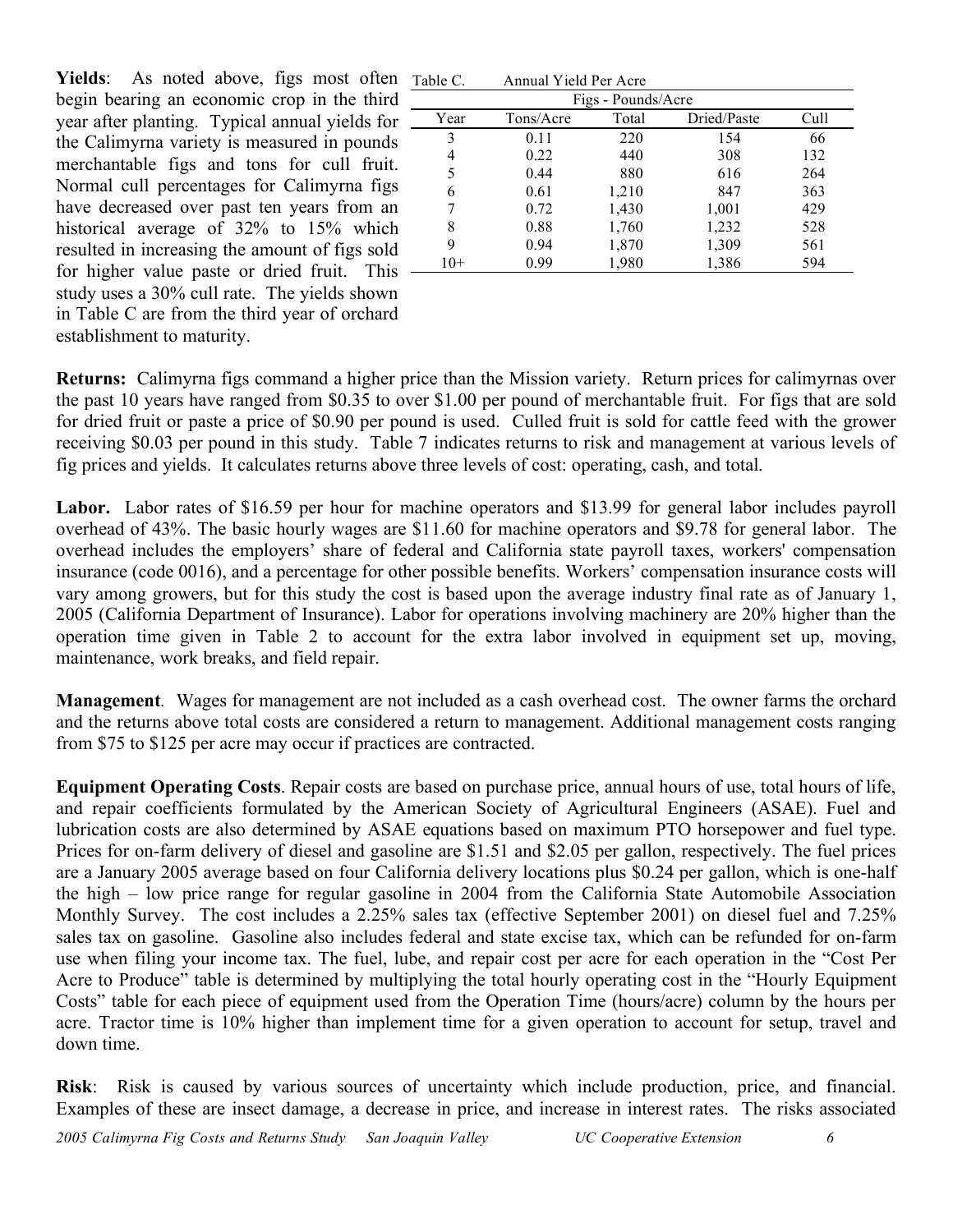with fig production should not be underestimated. While this study makes every effort to model a production system based on typical, real world practices, it cannot fully represent financial, agronomic and market risks which affect the profitability and economic viability of fig production. Due to the risk involved, access to a market is crucial. A market channel should be determined before any fig orchards are planted and brought into production.

### **CASH OVERHEAD COSTS**

Cash overhead consists of various cash expenses paid out during the year that are assigned to the whole farm and not to a particular operation. These costs include property taxes, interest on operating capital, office expense, liability and property insurance, sanitation services, and investment repairs.

*Property Tax*: Counties charge a base property tax rate of 1% on the assessed value of the property. In some counties special assessment districts exist and charge additional taxes on property including equipment, buildings, and improvements. County taxes are calculated as 1% of the average value of the property for this study. Average value equals new cost plus salvage value divided by 2 on a per acre basis.

*Interest On Operating Capital*: Interest on operating capital is based on cash operating costs and is calculated monthly until harvest at a nominal rate of 7.65% per year. A nominal interest rate is the going market cost of borrowed funds. The interest cost of post harvest operations is discounted back to the last harvest month using a negative interest charge.

*Office Expense*: Office and business expenses are estimated at \$100 per acre. These expenses include office supplies, telephones, bookkeeping, accounting, legal fees, road maintenance, etc.

*Insurance*: Insurance for farm investments vary depending on the assets covered and the amount of coverage. Property insurance provides coverage for property loss and is charged at 0.69% of the average value of the assets over their useful life. Liability insurance covers accidents on the farm and costs \$917 for the entire farm or \$1.83 per acre.

*Sanitation*: Sanitation services provide portable toilets for the orchard and cost the farm \$1,410 annually. Cash overhead costs are found in Tables 1, 2, 3, 4, and 5.

### **NON-CASH OVERHEAD COSTS**

Non-cash overhead is calculated as the capital recovery cost for equipment and other farm investments.

*Capital Recovery Costs***.** Capital recovery cost is the annual depreciation and interest costs for a capital investment. It is the amount of money required each year to recover the difference between the purchase price and salvage value (unrecovered capital). It is equivalent to the annual payment on a loan for the investment with the down payment equal to the discounted salvage value. This is a more complex method of calculating ownership costs than straight-line depreciation and opportunity costs, but more accurately represents the annual costs of ownership because it takes the time value of money into account (Boehlje and Eidman). The formula for the calculation of the annual capital recovery costs is:

$$
\left[\left(Purchase - Salvage\right) \times \left( \text{Recovery} \right) \right] + \left[ Salvage \times Interest \right]
$$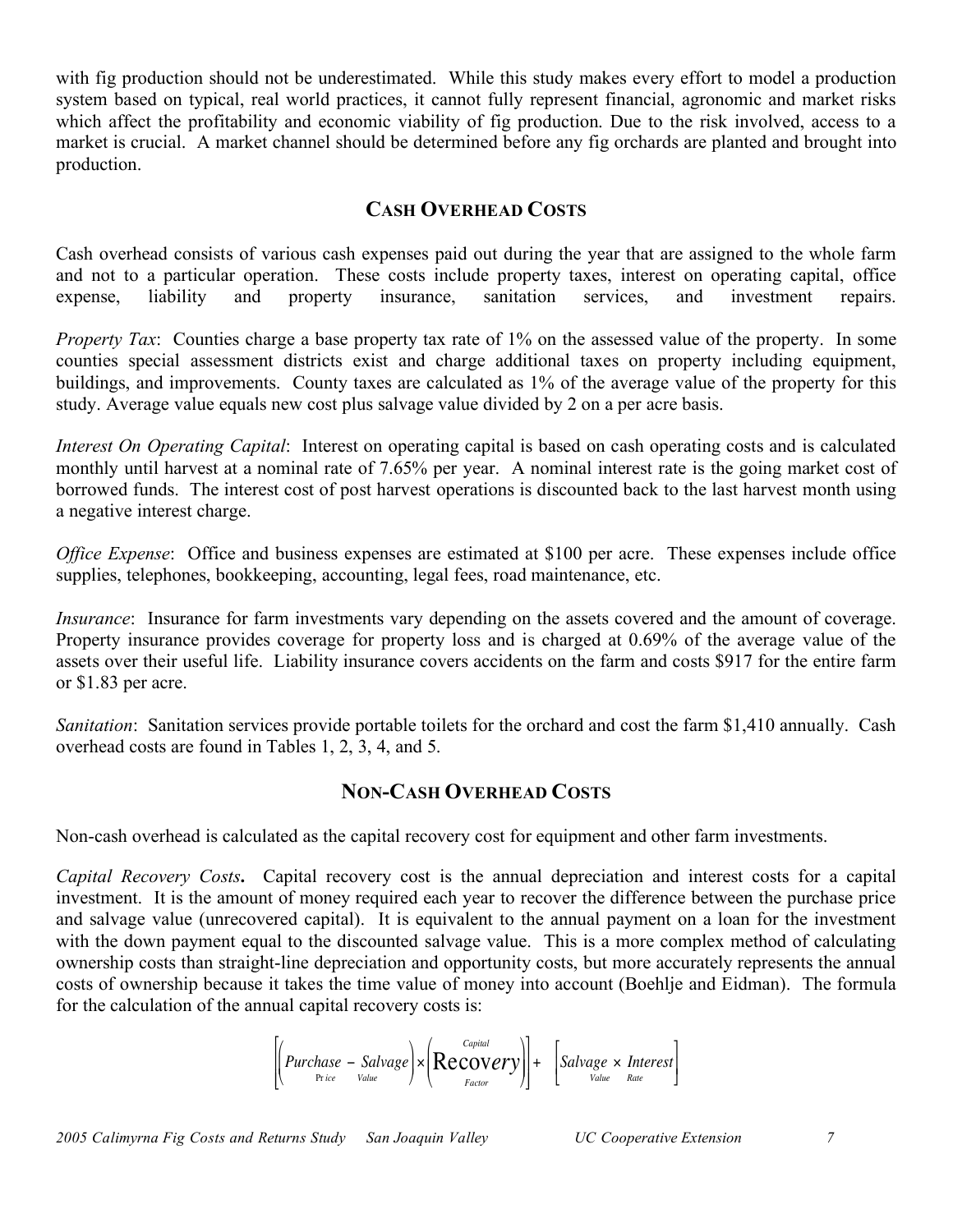*Salvage Value.* Salvage value is an estimate of the remaining value of an investment at the end of its useful life. For farm machinery (tractors and implements) the remaining value is a percentage of the new cost of the investment (Boehlje and Eidman). The percent remaining value is calculated from equations developed by the American Society of Agricultural Engineers (ASAE) based on equipment type and years of life. The life in years is estimated by dividing the wear out life, as given by ASAE by the annual hours of use in this operation. For other investments including irrigation systems, buildings, and miscellaneous equipment, the value at the end of its useful life is zero. The salvage value for land is the purchase price because land does not depreciate. The purchase price and salvage value for equipment and investments are shown in the tables.

*Capital Recovery Factor.* Capital recovery factor is the amortization factor or annual payment whose present value at compound interest is 1. The amortization factor is a table value that corresponds to the interest rate used and the life of the machine.

*Interest Rate.* The interest rate of 6.01% used to calculate capital recovery cost is the USDA-ERS's ten-year average of California's agricultural sector long-run rate of return to production assets from current income. It is used to reflect the long-term realized rate of return to these specialized resources that can only be used effectively in the agricultural sector.

*Building***.** The shop building is a 1,800 square foot metal building or buildings on a cement slab.

*Land*. Land cost \$3,500 per acre. Because only 495 of the 500 acres are planted with figs, the land is valued at \$3,535 per producing acre.

*Field/Shop***.** This orchard includes a shop, shop tools, and field tools.

*Fuel Tanks***.** A single 100-gallon fuel tank using gravity feed is on a metal stands. The tank is setup in a cement containment pad that meets federal, state, and county regulations.

*Irrigation System*. The micro-sprinkler irrigation system is laid out and installed prior to planting and the labor cost is included in the system cost. The irrigation system consists of a pump, filtration and pressure system connected to a micro-sprinkler system.

*Establishment Cost*. The cost to establish the orchard is used to determine non-cash overhead expenses, depreciation, and interest on investment for production years. The establishment cost is the sum of cash costs for land preparation, planting, trees, production expenses, and cash overhead for growing fig trees from planting until the end of the first year fruit is harvested. The *Accumulated Net Cash Cost/Acre* in the third year shown in Table 1 represents the establishment cost per acre. For this study, this cost is \$3,825 per acre or \$1,912,500 for the 500 acre orchard. Establishment cost is depreciated beginning in the fourth year over the remaining 47 of the 50 years that the orchard is assumed to be in production.

*Equipment***.** Farm equipment is purchased new or used, but the study shows the current purchase price for new equipment. The new purchase price is adjusted to 60% to indicate a mix of new and used equipment. Equipment costs are composed of three parts: non-cash overhead, cash overhead, and operating costs. Both of the overhead factors have been discussed in previous sections. The operating costs consist of repairs, fuel, and lubrication and are discussed under operating costs.

**Table Values.** Due to rounding, the totals may be slightly different from the sum of the components.

**Acknowledgment**. Assistance provided by local producers, agencies, and suppliers was greatly appreciated.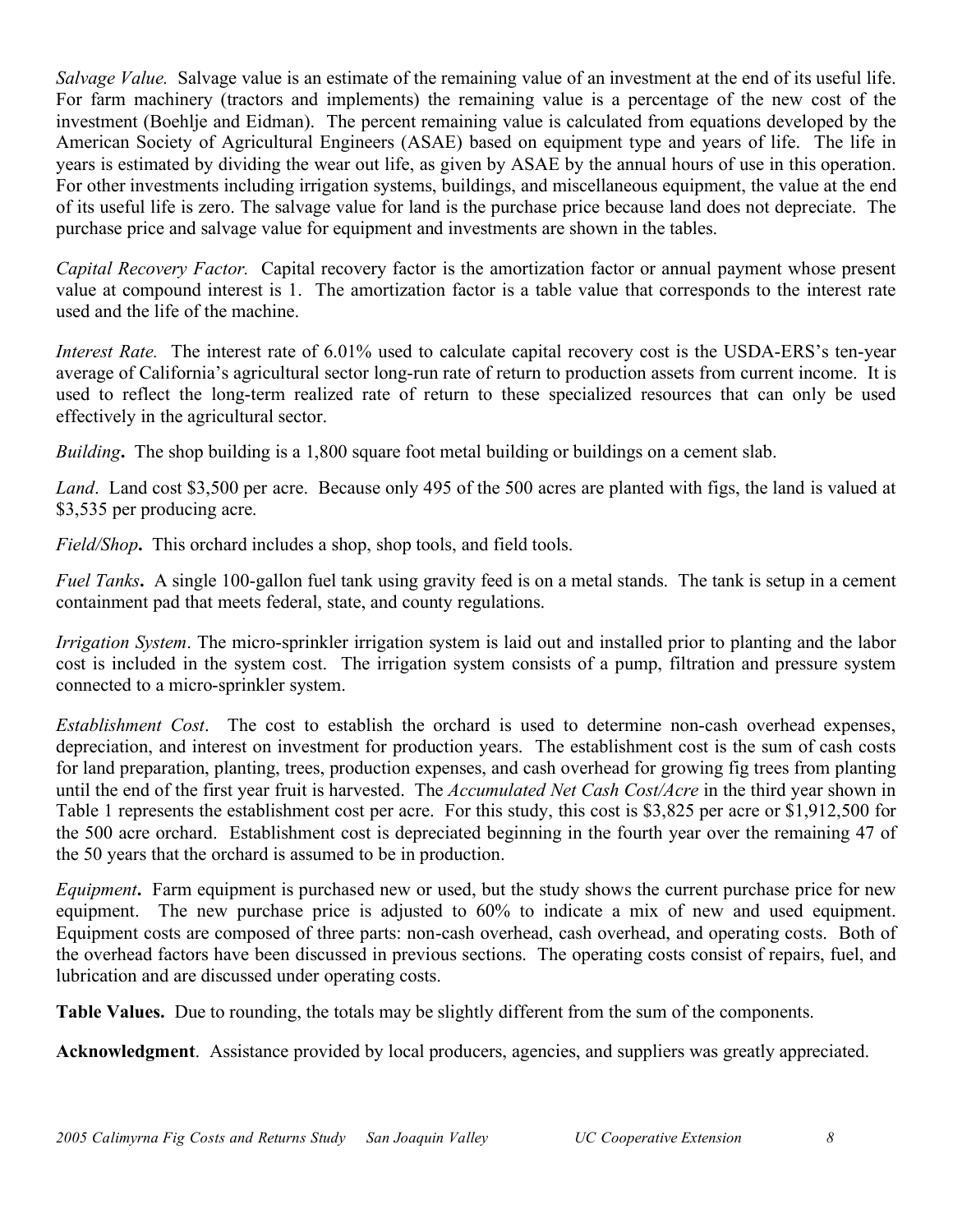## **REFERENCES:**

- American Society of Agricultural Engineers. (ASAE). 2002. *American Society of Agricultural Engineers Standards Yearbook*. St. Joseph, Missouri.
- American Society of Farm Managers and Rural Appraisers. 2005. *Trends in Agricultural Land & Lease Values*. California Chapter of the American Society of Farms Managers and Rural Appraisers. Woodbridge, CA.
- Barker, Doug. January 25, 2005. *California Workers' Compensation Rating Data for Selected Agricultural Classifications as of January 1, 2004.* California Department of Insurance, Rate Regulation Branch.
- Boehlje, Michael D., and Vernon R. Eidman. 1984. *Farm Management*. John Wiley and Sons. New York, NY
- Ferguson, Louise, Karen M. Klonsky, and Pete Livingston. 2005. *Sample Costs To Establish A Fig Orchard And Produce Figs, Mission Variety In the San Joaquin Valley - 2005.* University of California, Cooperative Extension. Department of Agricultural and Resource Economics. Davis, CA.
- Hendricks, Lonnie, George Leavitt, Harry Andris, Hodge Black, Ferguson, Louise, Karen M. Klonsky, and Pete Livingston. 1994. *Sample Costs To Establish A Fig Orchard And Produce Figs, Calimyrna Variety In the San Joaquin Valley - 1994.* University of California, Cooperative Extension. Department of Agricultural and Resource Economics. Davis, CA.
- Obenauf, Gary, Marvin Gerdts, George Leavitt, and Julian Crane. 1978. *Commercial Dried Fig Production In California*. Leaflet 21051. UC DANR. Oakland CA.
- Statewide IPM Project. 2003. *UC Pest Management Guidelines, Fig*. *In*, UC IPM pest management guidelines. Pub. 3339. UC DANR. Oakland, CA. http://www.ipm.ucdavis.edu/PMG/selectnewpest.figs.html. Internet accessed September, 2005.
- USDA-ERS. 2000. *Farm Sector: Farm Financial Ratios*. Agriculture and Rural Economics Division, ERS. USDA. Washington, DC. http://www.ers.usda.gov/data/farmbalancesheet/fbsdmu.htm; Internet accessed September, 2005.

For information concerning the above mentioned University of California publications contact UC DANR Communications Services (1-800-994-8849) or your local county Cooperative Extension office.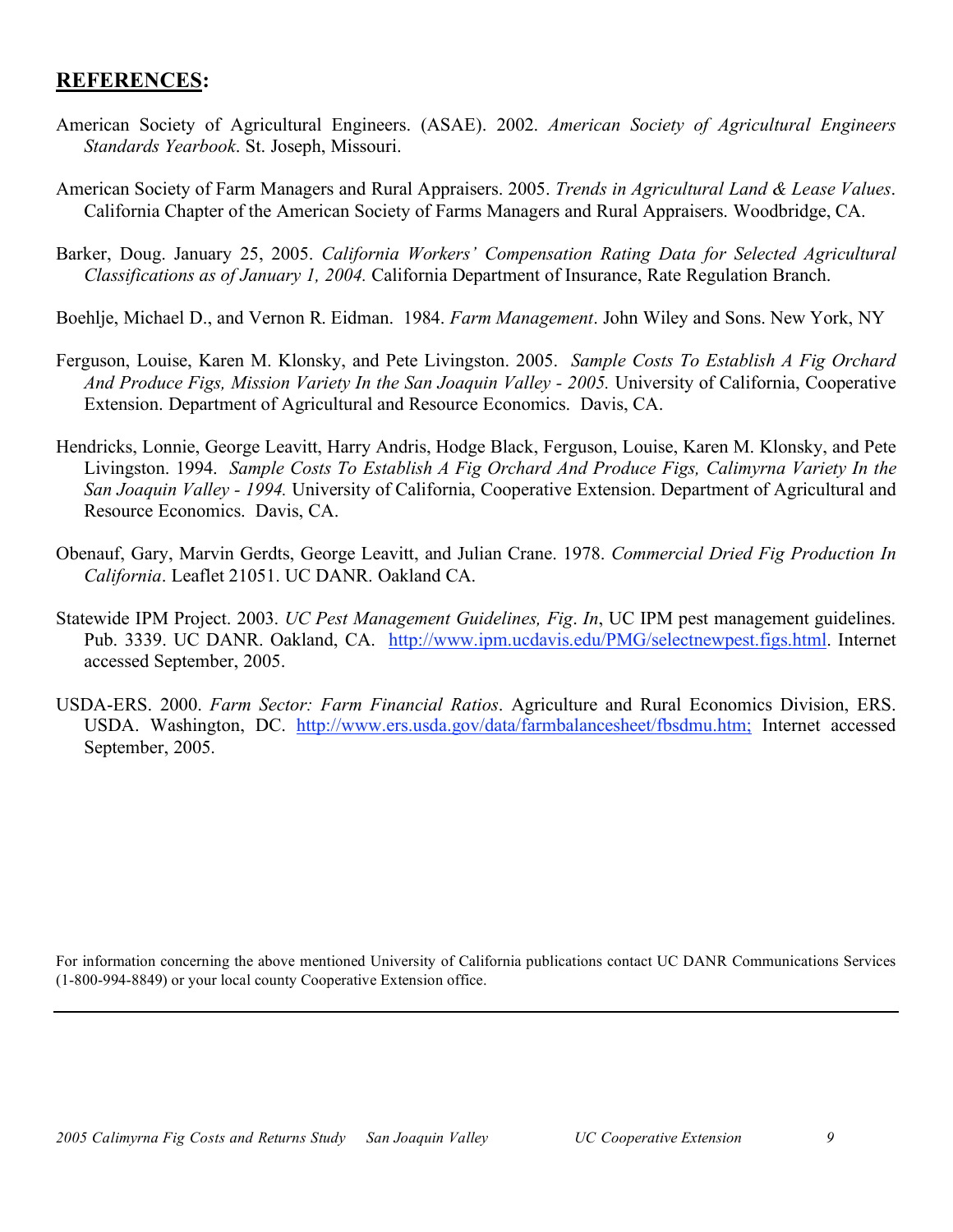#### U.C. COOPERATIVE EXTENSION Table 1. SAMPLE COSTS PER ACRE TO ESTABLISH A FIG ORCHARD SAN JOAQUIN VALLEY - 2005 CALIMYRNA VARIETY

| Labor Rate: \$16.59/hr. machine labor<br>\$13.99/hr. non-machine labor | Trees Per Acre: 155<br>Long Term Interest Rate: 6.01% |                             |                             |                         |       |  |  |  |  |
|------------------------------------------------------------------------|-------------------------------------------------------|-----------------------------|-----------------------------|-------------------------|-------|--|--|--|--|
|                                                                        | Cost Per Acre                                         |                             |                             |                         |       |  |  |  |  |
| Year                                                                   | 1 <sub>st</sub>                                       | 2nd                         | 3rd                         | 4th                     | 5th   |  |  |  |  |
| Dried/Paste: Pounds Per Acre                                           |                                                       |                             | 154                         | 308                     | 616   |  |  |  |  |
| Cull: Pounds Per Acre                                                  |                                                       |                             | 66                          | 132                     | 264   |  |  |  |  |
| Planting Costs:                                                        |                                                       |                             |                             |                         |       |  |  |  |  |
| Land Preparation - Subsoil: contract                                   | \$185                                                 |                             |                             |                         |       |  |  |  |  |
| Land Preparation - Disc 2X: contract                                   | 48                                                    |                             |                             |                         |       |  |  |  |  |
| Land Preparation - Float                                               | 3                                                     |                             |                             |                         |       |  |  |  |  |
| Survey & Mark Orchard                                                  | 217                                                   |                             |                             |                         |       |  |  |  |  |
| Trees: 155 Per Acre (4% Replant In 2nd Year)                           | 1,085                                                 | \$112                       |                             |                         |       |  |  |  |  |
| Dig & Plant Trees                                                      | 78                                                    | 8                           |                             |                         |       |  |  |  |  |
| TOTAL PLANTING COSTS                                                   | 1,616                                                 | 120                         |                             |                         |       |  |  |  |  |
| Cultural Costs:                                                        |                                                       |                             |                             |                         |       |  |  |  |  |
| Weed Control - Strip Spray                                             | 41                                                    | 41                          | \$79                        | \$79                    | \$79  |  |  |  |  |
| Prune & Train                                                          | 106                                                   | 88                          | 133                         | 176                     | 196   |  |  |  |  |
| Fertilize - Nitrogen                                                   | 9                                                     | 14                          | 18                          | 23                      | 27    |  |  |  |  |
| Irrigate                                                               | 55                                                    | 109                         | 218                         | 246                     | 328   |  |  |  |  |
| Weed Control - Mow Tree Row Centers - 4X                               | 40                                                    | 40                          | 40                          | 40                      | 40    |  |  |  |  |
| Caprification                                                          |                                                       |                             | 30                          | 42                      | 125   |  |  |  |  |
| Hand Hoe & Sucker                                                      | 28                                                    | 28                          | 28                          | 28                      | 28    |  |  |  |  |
| Weed Control - Spot Spray - 2X                                         | 10                                                    | 10                          | 29                          | 29                      | 29    |  |  |  |  |
| Smooth & Level Orchard Floor                                           |                                                       |                             | 6                           | 6                       |       |  |  |  |  |
| Pest Control - Rodents                                                 | 7                                                     | 7                           | 7                           | 7                       |       |  |  |  |  |
| Leaf Analysis                                                          | 25                                                    | 25                          | 25                          | 25                      | 25    |  |  |  |  |
| Pickup Truck Use                                                       | 13                                                    | 13                          | 13                          | 13                      | 13    |  |  |  |  |
| <b>ATV Truck Use</b>                                                   | 11                                                    | 11                          | 11                          | 11                      | 11    |  |  |  |  |
| TOTAL CULTURAL COSTS                                                   | 345                                                   | 386                         | 637                         | 725                     | 914   |  |  |  |  |
| Harvest Costs:                                                         |                                                       |                             |                             |                         |       |  |  |  |  |
| <b>Hand Knock Trees</b>                                                |                                                       |                             | 7                           | 12                      | 10    |  |  |  |  |
| Windrow Fruit                                                          |                                                       |                             | 18                          | 30                      | 37    |  |  |  |  |
| Pickup Fruit                                                           |                                                       |                             | 48                          | 67                      | 110   |  |  |  |  |
| Haul to Packing Shed                                                   |                                                       |                             | 6                           | 8                       | 21    |  |  |  |  |
| Sort Figs                                                              |                                                       |                             | 19                          | 37                      | 70    |  |  |  |  |
| <b>CFAB Assessment Fee</b>                                             |                                                       |                             | $\overline{c}$              | 5                       |       |  |  |  |  |
| <b>CFI Assessment Fee</b>                                              |                                                       |                             | $\boldsymbol{0}$            | 1                       |       |  |  |  |  |
| <b>TOTAL HARVEST COSTS</b>                                             |                                                       |                             | 100                         | 160                     | 259   |  |  |  |  |
| Interest On Operating Capital @ 7.65%                                  | 143                                                   | 22                          | 11                          | 13                      |       |  |  |  |  |
| TOTAL OPERATING COSTS/ACRE                                             | 2,104                                                 | 528                         | 748                         | 898                     | 1,178 |  |  |  |  |
| Cash Overhead Costs:                                                   |                                                       |                             |                             |                         |       |  |  |  |  |
| Office Expense                                                         | 100                                                   | 100                         | 100                         | 100                     | 100   |  |  |  |  |
| <b>Sanitation Fees</b>                                                 | 3                                                     | $\ensuremath{\mathfrak{Z}}$ | $\ensuremath{\mathfrak{Z}}$ | $\mathfrak{Z}$          |       |  |  |  |  |
| Liability Insurance                                                    | $\overline{2}$                                        | $\sqrt{2}$                  | $\overline{c}$              | $\overline{2}$          |       |  |  |  |  |
| <b>Property Taxes</b>                                                  | 45                                                    | 45                          | 65                          | 66                      | 67    |  |  |  |  |
| Property Insurance                                                     | 31                                                    | 31                          | 45                          | 46                      | 46    |  |  |  |  |
| <b>Investment Repairs</b>                                              | $\mathbf{3}$                                          | $\mathfrak{Z}$              | 3                           | $\overline{\mathbf{3}}$ |       |  |  |  |  |
| TOTAL CASH OVERHEAD COSTS                                              | 184                                                   | 184                         | 218                         | 220                     | 221   |  |  |  |  |
| TOTAL CASH COSTS/ACRE                                                  | 2,288                                                 | 712                         | 966                         | 1,118                   | 1,399 |  |  |  |  |
| INCOME/ACRE FROM PRODUCTION                                            |                                                       |                             | 141                         | 281                     | 562   |  |  |  |  |
| NET CASH COSTS/ACRE FOR THE YEAR                                       | 2,288                                                 | 712                         | 825                         | 837                     | 837   |  |  |  |  |
| PROFIT/ACRE ABOVE CASH COSTS                                           |                                                       |                             |                             |                         |       |  |  |  |  |
| ACCUMULATED NET CASH COSTS/ACRE                                        | 2,288                                                 | 3,000                       | 3,825                       | 4,662                   | 5,499 |  |  |  |  |
|                                                                        |                                                       |                             |                             |                         |       |  |  |  |  |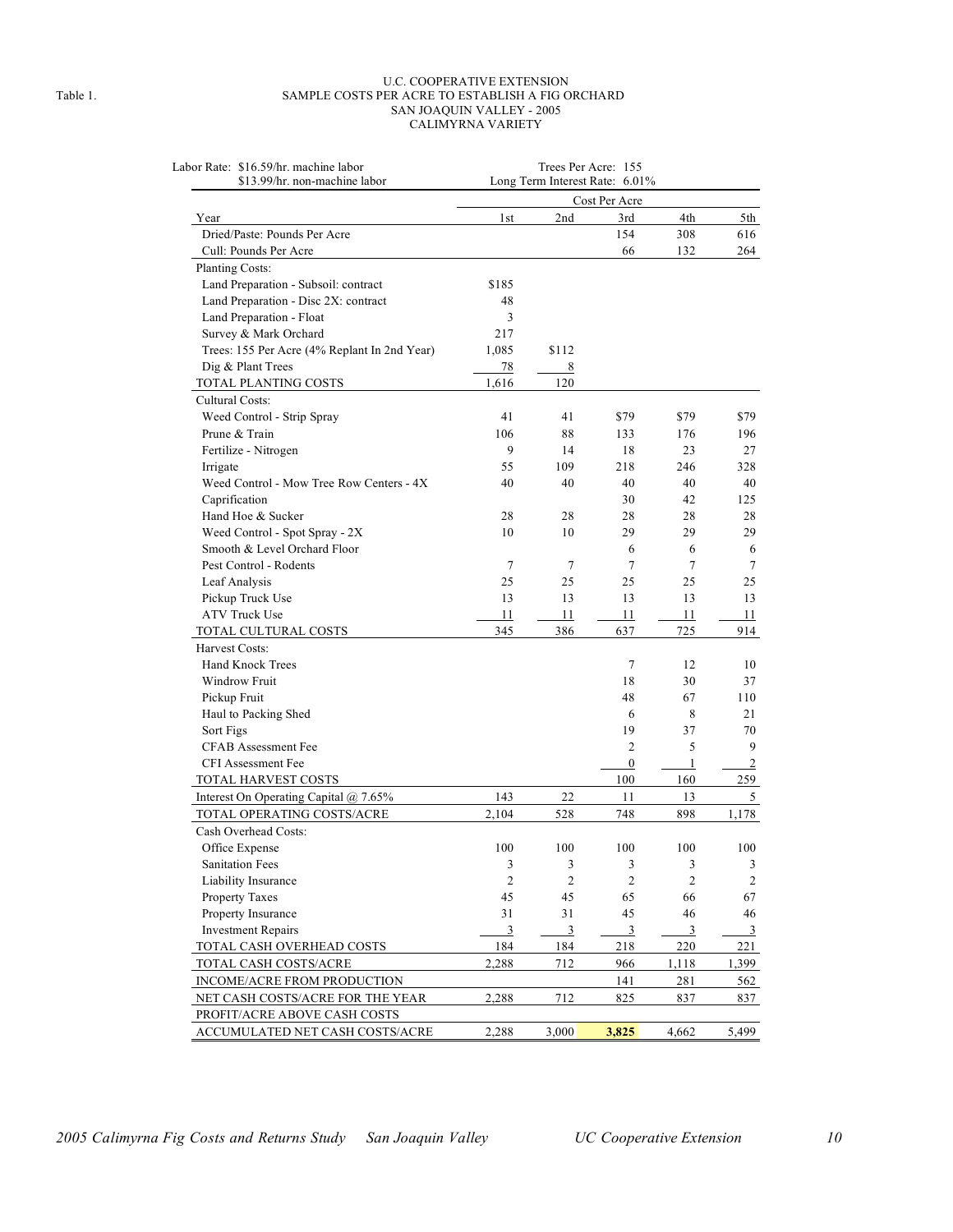#### U.C. COOPERATIVE EXTENSION CALIMYRNA VARIETY Table 1. continued

|                                          | Cost Per Acre |          |          |          |          |  |  |
|------------------------------------------|---------------|----------|----------|----------|----------|--|--|
| Year                                     | 1st           | 2nd      | 3rd      | 4th      | 5th      |  |  |
| Dried/Paste: Pounds Per Acre             |               |          | 154      | 308      | 616      |  |  |
| Cull: Pounds Per Acre                    |               |          | 66       | 132      | 264      |  |  |
| Capital Recovery Cost:                   |               |          |          |          |          |  |  |
| Drip Irrigation System                   | 82            | 82       | 82       | 82       | 82       |  |  |
| Land $\omega$ \$5,555 Per Producing Acre | 212           | 212      | 212      | 212      | 212      |  |  |
| Calimyrna Fig Orchard Establishment      |               |          | 238      | 238      | 238      |  |  |
| Fuel Tanks & Pumps                       | $\theta$      | $\Omega$ | $\Omega$ | $\Omega$ | $\theta$ |  |  |
| Shop Building                            | 4             | 4        | 4        | 4        | 4        |  |  |
| Packing Shed                             | 40            | 39       | 39       | 39       | 39       |  |  |
| Shop Tools                               | ı             |          |          |          |          |  |  |
| Equipment                                | 21            | 19       | 49       | 66       | 84       |  |  |
| TOTAL CAPITAL RECOVERY COST              | 360           | 357      | 625      | 642      | 660      |  |  |
| TOTAL COST/ACRE FOR THE YEAR             | 2,648         | 1,069    | 1,591    | 1,760    | 2,059    |  |  |
| <b>INCOME/ACRE FROM PRODUCTION</b>       |               |          | 141      | 281      | 562      |  |  |
| TOTAL NET COST/ACRE FOR THE YEAR         | 2,648         | 1,069    | 1,450    | 1,479    | 1,497    |  |  |
| NET PROFIT/ACRE ABOVE TOTAL COST         |               |          |          |          |          |  |  |
| TOTAL ACCUMULATED NET COST/ACRE          | 2,648         | 3,717    | 5,167    | 6,646    | 8,143    |  |  |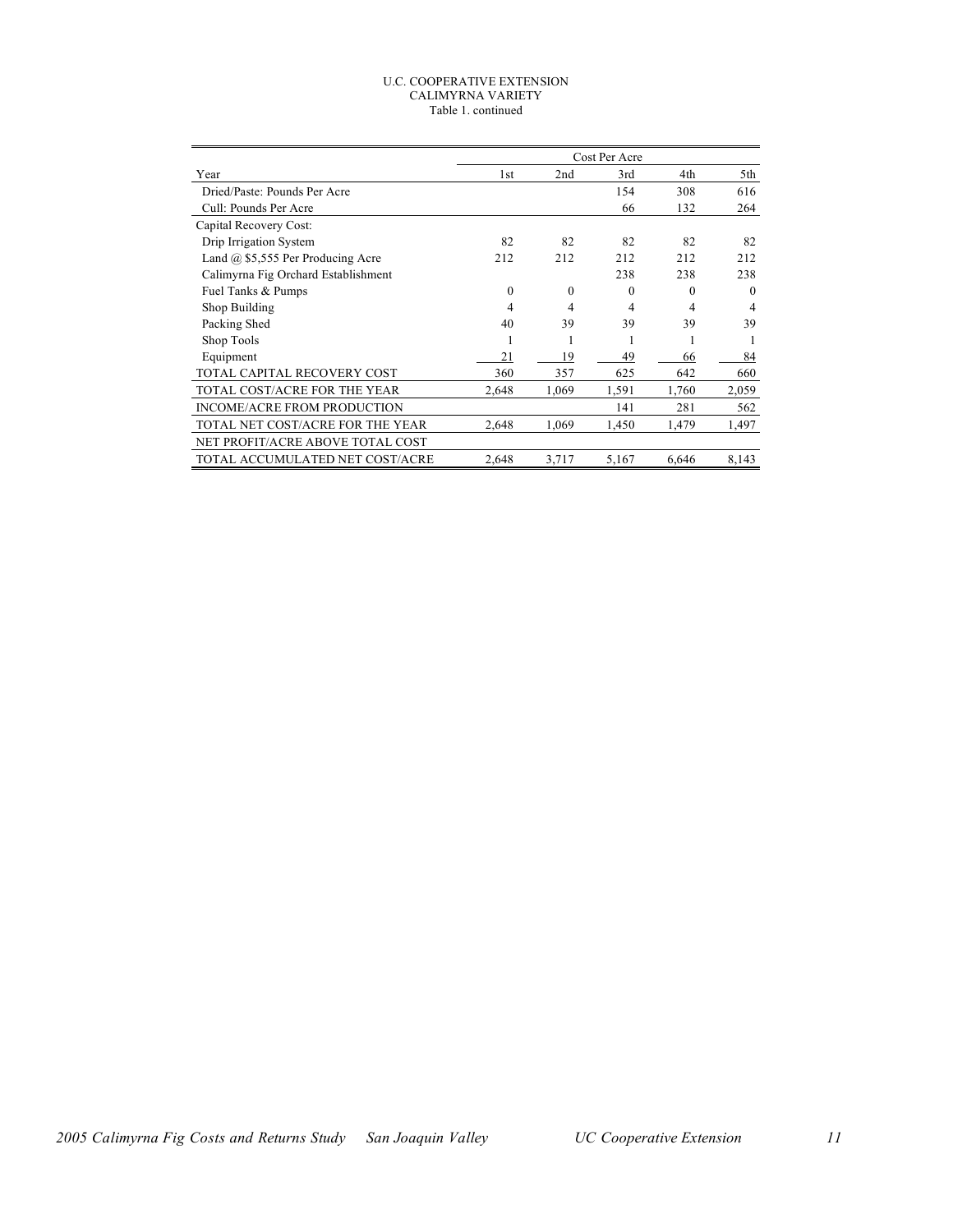#### U.C. COOPERATIVE EXTENSION Table 2. COSTS PER ACRE TO PRODUCE FIGS SAN JOAQUIN VALLEY - 2005 CALIMYRNA VARIETY

| Labor Rate: \$16.59/hr. machine labor<br>\$13.99/hr. non-machine labor | Long Term Interest Rate: 6.01% | Trees Per Acre: 155 |                                      |                   |                  |                  |      |
|------------------------------------------------------------------------|--------------------------------|---------------------|--------------------------------------|-------------------|------------------|------------------|------|
|                                                                        | Operatio                       |                     |                                      |                   |                  |                  |      |
|                                                                        | n                              |                     | --- Cash and Labor Costs per Acre -- |                   |                  |                  |      |
|                                                                        | Time                           | Labor               | Fuel, Lube                           | Material          | Custom/          | Total            | Your |
| Operation                                                              | (Hrs/A)                        | Cost                | & Repairs                            | Cost              | Rent             | Cost             | Cost |
| Cultural:                                                              |                                |                     |                                      |                   |                  |                  |      |
| Irrigate                                                               | 9.60                           | 134                 | $\boldsymbol{0}$                     | 193               | $\boldsymbol{0}$ | 328              |      |
| Prune & Train                                                          | 14.00                          | 196                 | $\mathbf{0}$                         | $\boldsymbol{0}$  | $\boldsymbol{0}$ | 196              |      |
| Mow Tree Row Centers - 4X                                              | 1.18                           | 23                  | 21                                   | $\mathbf{0}$      | $\mathbf{0}$     | 45               |      |
| Fertilize - Nitrogen                                                   | 0.18                           | 3                   | $\mathbf{1}$                         | 22                | $\mathbf{0}$     | 27               |      |
| Smooth & Level Orchard Floor                                           | 0.19                           | $\overline{4}$      | $\overline{2}$                       | $\boldsymbol{0}$  | $\mathbf{0}$     | 6                |      |
| Hand Hoe & Remove Suckers                                              | 2.00                           | 28                  | $\mathbf{0}$                         | $\mathbf{0}$      | $\mathbf{0}$     | 28               |      |
| Weed Control - Spot Spray - 2X                                         | 0.15                           | 3                   | $\Omega$                             | 34                | $\mathbf{0}$     | 38               |      |
| Pest Control - Rodents                                                 | 0.05                           | 1                   | $\mathbf{0}$                         | 6                 | $\mathbf{0}$     | 7                |      |
| Caprification                                                          | 0.00                           | $\boldsymbol{0}$    | $\mathbf{0}$                         | $\mathbf{0}$      | 125              | 125              |      |
| Weed Control - Strip Spray                                             | 0.09                           | $\overline{2}$      | $\theta$                             | 77                | $\mathbf{0}$     | 79               |      |
| Pickup Truck Use                                                       | 0.57                           | 11                  | $\overline{4}$                       | $\boldsymbol{0}$  | $\boldsymbol{0}$ | 15               |      |
| ATV Use                                                                | 0.44                           | $\overline{9}$      | 1                                    | $\boldsymbol{0}$  | $\boldsymbol{0}$ | 10               |      |
| TOTAL CULTURAL COSTS                                                   | 28.46                          | 415                 | 31                                   | 333               | 125              | 904              |      |
| Harvest:                                                               |                                |                     |                                      |                   |                  |                  |      |
| Hand Knock Trees - 6X                                                  | 1.00                           | 14                  | $\boldsymbol{0}$                     | $\boldsymbol{0}$  | $\boldsymbol{0}$ | 14               |      |
| Windrow Fruit - 6X                                                     | 0.38                           | 31                  | 5                                    | $\mathbf{0}$      | $\mathbf{0}$     | 36               |      |
| Pickup Fruit - 6X                                                      | 1.40                           | 54                  | 61                                   | $\boldsymbol{0}$  | 36               | 151              |      |
| Haul To Shed - 6X                                                      | 0.00                           | $\boldsymbol{0}$    | $\mathbf{0}$                         | $\boldsymbol{0}$  | 42               | 42               |      |
| Sort Figs - 6X                                                         | 0.00                           | $\boldsymbol{0}$    | $\boldsymbol{0}$                     | $\boldsymbol{0}$  | 141              | 141              |      |
| TOTAL HARVEST COSTS                                                    | 2.78                           | 99                  | 66                                   | $\mathbf{0}$      | 219              | 384              |      |
| Assessment:                                                            |                                |                     |                                      |                   |                  |                  |      |
| Marketing Order                                                        | 0.00                           | $\boldsymbol{0}$    | $\mathbf{0}$                         | 20                | $\mathbf{0}$     | 20               |      |
| Research & Administration                                              | 0.00                           | $\boldsymbol{0}$    | $\boldsymbol{0}$                     | $\overline{5}$    | $\overline{0}$   | 5                |      |
| TOTAL ASSESSMENT COSTS                                                 | 0.00                           | $\mathbf{0}$        | $\overline{0}$                       | 25                | $\overline{0}$   | $25\,$           |      |
| Interest on operating capital $\omega$ 7.65%                           |                                |                     |                                      |                   |                  | 34               |      |
| TOTAL OPERATING COSTS/ACRE                                             |                                | 514                 | 97                                   | 358               | 344              | 1,346            |      |
| TOTAL OPERATING COSTS/LB                                               |                                |                     |                                      |                   |                  | 0.97             |      |
| <b>CASH OVERHEAD:</b>                                                  |                                |                     |                                      |                   |                  |                  |      |
| Office Expense                                                         |                                |                     |                                      |                   |                  | 100              |      |
| Sanitation Fees                                                        |                                |                     |                                      |                   |                  | 3                |      |
| Liability Insurance                                                    |                                |                     |                                      |                   |                  | $\mathfrak{2}$   |      |
| Property Taxes                                                         |                                |                     |                                      |                   |                  | 67               |      |
| Property Insurance                                                     |                                |                     |                                      |                   |                  | 46               |      |
| <b>Investment Repairs</b>                                              |                                |                     |                                      |                   |                  | $\overline{3}$   |      |
| TOTAL CASH OVERHEAD COSTS                                              |                                |                     |                                      |                   |                  | 221              |      |
| TOTAL CASH COSTS/ACRE                                                  |                                |                     |                                      |                   |                  | 1,567            |      |
| TOTAL CASH COSTS/LB                                                    |                                |                     |                                      |                   |                  | 1.13             |      |
| NON-CASH OVERHEAD:                                                     |                                |                     |                                      |                   |                  |                  |      |
|                                                                        |                                | Per producing       |                                      | -- Annual Cost -- |                  |                  |      |
| Investment                                                             |                                | Acre                |                                      | Capital Recovery  |                  |                  |      |
| Drip Irrigation System                                                 |                                | 966                 |                                      | 82                |                  | 82               |      |
| Land                                                                   |                                | 3,500               |                                      | 210               |                  | 210              |      |
| Orchard Establishment Cost                                             |                                | 3,864               |                                      | 248               |                  | 248              |      |
| Fuel Tank: 1-100 Gallon                                                |                                | 3                   |                                      | $\boldsymbol{0}$  |                  | $\boldsymbol{0}$ |      |
| <b>Buildings</b>                                                       |                                | 51                  |                                      | $\overline{4}$    |                  | $\overline{4}$   |      |
| Packing Shed                                                           |                                | 620                 |                                      | 39                |                  | 39               |      |
| Shop Tools                                                             |                                | $\overline{4}$      |                                      | $\mathbf{1}$      |                  | 1                |      |
| Equipment                                                              |                                | 608                 |                                      | 75                |                  | 75               |      |
| TOTAL NON-CASH OVERHEAD COSTS                                          |                                | 9,616               |                                      | 659               |                  | 659              |      |
| <b>TOTAL COSTS/ACRE</b>                                                |                                |                     |                                      |                   |                  | 2,226            |      |
| TOTAL COSTS/LB                                                         |                                |                     |                                      |                   |                  | 1.61             |      |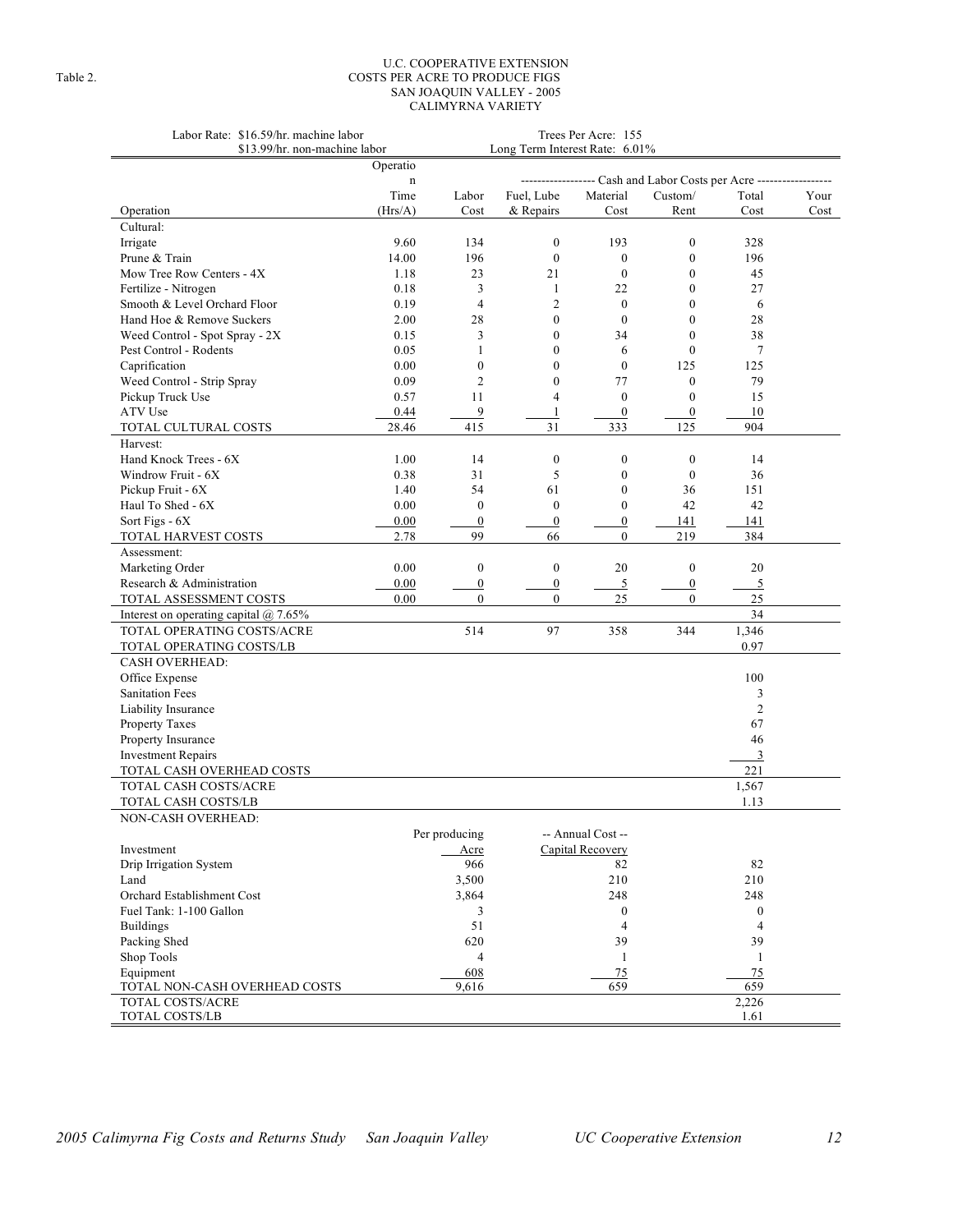#### U.C. COOPERATIVE EXTENSION Table 3. COSTS AND RETURNS PER ACRE TO PRODUCE FIGS SAN JOAQUIN VALLEY - 2005 CALIMYRNA VARIETY

| Labor Rate: \$16.59/hr. machine labor<br>\$13.99hr. non-machine labor | Long Term Interest Rate: 6.01% |            |           |                       |      |  |  |  |  |
|-----------------------------------------------------------------------|--------------------------------|------------|-----------|-----------------------|------|--|--|--|--|
|                                                                       |                                |            | Price or  |                       | Your |  |  |  |  |
|                                                                       | Quantity/Acre                  | Unit       | Cost/Unit | Value or<br>Cost/Acre | Cost |  |  |  |  |
| <b>GROSS RETURNS</b>                                                  |                                |            |           |                       |      |  |  |  |  |
| Paste Figs                                                            | 1,386                          | Lb         | 0.90      | 1,247                 |      |  |  |  |  |
| Cull Figs                                                             | 594                            | Lb         | 0.03      | <b>18</b>             |      |  |  |  |  |
| TOTAL GROSS RETURNS FOR CALIMRYNA FIGS                                |                                |            |           | 1,265                 |      |  |  |  |  |
| OPERATING COSTS                                                       |                                |            |           |                       |      |  |  |  |  |
| Water:                                                                |                                |            |           |                       |      |  |  |  |  |
| Water                                                                 | 24.00                          | AcIn       | 8.06      | 193                   |      |  |  |  |  |
| Fertilizer:                                                           |                                |            |           |                       |      |  |  |  |  |
| $34 - 0 - 0$                                                          | 50.00                          | Lb N       | 0.44      | 22                    |      |  |  |  |  |
| Herbicide:                                                            |                                |            |           |                       |      |  |  |  |  |
| Roundup Ultra Max                                                     | 4.00                           | Pint       | 8.58      | 34                    |      |  |  |  |  |
| Surflan 4 AS                                                          | 2.50                           | Pint       | 14.52     | 36                    |      |  |  |  |  |
| Goal 2XL                                                              | 2.50                           | Pint       | 16.46     | 41                    |      |  |  |  |  |
| Rodenticide:                                                          |                                |            |           |                       |      |  |  |  |  |
| Rodent Bait                                                           | 2.00                           | Lb         | 2.90      | 6                     |      |  |  |  |  |
| Contract:                                                             |                                |            |           |                       |      |  |  |  |  |
| Caprification                                                         | 1.00                           | Acre       | 125.00    | 125                   |      |  |  |  |  |
| Haul Figs                                                             | 1,662.90                       | Lb         | 0.03      | 42                    |      |  |  |  |  |
| Sort figs                                                             | 1,662.90                       | Lb         | 0.09      | 141                   |      |  |  |  |  |
| Rent:                                                                 |                                |            |           |                       |      |  |  |  |  |
| <b>Bin Rental</b>                                                     | 24.00                          | Bin        | 1.50      | 36                    |      |  |  |  |  |
| Assessments:                                                          |                                |            |           |                       |      |  |  |  |  |
| California Fig Advisory Board                                         | 0.84                           | Ton        | 24.00     | 20                    |      |  |  |  |  |
| California Fig Institute                                              | 0.84                           | Ton        | 5.50      | 5                     |      |  |  |  |  |
| Labor (machine)                                                       | 8.02                           | Hrs        | 16.59     | 133                   |      |  |  |  |  |
| Labor (non-machine)                                                   | 27.20                          | <b>Hrs</b> | 13.99     | 381                   |      |  |  |  |  |
| Fuel - Gas                                                            | 3.15                           | Gal        | 2.05      | 6                     |      |  |  |  |  |
| Fuel - Diesel                                                         | 23.04                          | Gal        | 1.51      | 35                    |      |  |  |  |  |
| Lube                                                                  |                                |            |           | 6                     |      |  |  |  |  |
| Machinery repair                                                      |                                |            |           | 50                    |      |  |  |  |  |
| Interest on operating capital $@$ 7.65%                               |                                |            |           | 34                    |      |  |  |  |  |
| TOTAL OPERATING COSTS/ACRE                                            |                                |            |           | 1,346                 |      |  |  |  |  |
| TOTAL OPERATING COSTS/LB                                              |                                |            |           | 0.68                  |      |  |  |  |  |
| NET RETURNS ABOVE OPERATING COSTS                                     |                                |            |           | $-81$                 |      |  |  |  |  |
| <b>CASH OVERHEAD COSTS:</b>                                           |                                |            |           |                       |      |  |  |  |  |
| Office Expense                                                        |                                |            |           | 100                   |      |  |  |  |  |
| <b>Sanitation Fees</b>                                                |                                |            |           | 3                     |      |  |  |  |  |
| Liability Insurance                                                   |                                |            |           | $\overline{c}$        |      |  |  |  |  |
| Property Taxes                                                        |                                |            |           | 67                    |      |  |  |  |  |
| Property Insurance                                                    |                                |            |           | 46                    |      |  |  |  |  |
| <b>Investment Repairs</b>                                             |                                |            |           | 3                     |      |  |  |  |  |
| TOTAL CASH OVERHEAD COSTS/ACRE                                        |                                |            |           | 221                   |      |  |  |  |  |
| TOTAL CASH COSTS/ACRE                                                 |                                |            |           | 1,567                 |      |  |  |  |  |
| TOTAL CASH COSTS/LB                                                   |                                |            |           | 0.79                  |      |  |  |  |  |
| NON-CASH OVERHEAD COSTS (CAPITAL RECOVERY):                           |                                |            |           |                       |      |  |  |  |  |
| Drip Irrigation System                                                |                                |            |           | 82                    |      |  |  |  |  |
| Land                                                                  |                                |            |           | 210                   |      |  |  |  |  |
| Orchard Establishment Cost                                            |                                |            |           | 248                   |      |  |  |  |  |
| Fuel Tank: 1 - 100 Gallon                                             |                                |            |           | $\boldsymbol{0}$      |      |  |  |  |  |
| <b>Buildings</b>                                                      |                                |            |           | 4                     |      |  |  |  |  |
| Packing Shed                                                          |                                |            |           | 39                    |      |  |  |  |  |
| Shop Tools                                                            |                                |            |           | 1                     |      |  |  |  |  |
| Equipment                                                             |                                |            |           | 75                    |      |  |  |  |  |
| TOTAL NON-CASH OVERHEAD COST/ACRE                                     |                                |            |           | 659                   |      |  |  |  |  |
| TOTAL COSTS/ACRE                                                      |                                |            |           | 2,226                 |      |  |  |  |  |
| TOTAL COSTS/LB                                                        |                                |            |           | 1.12                  |      |  |  |  |  |
| NET RETURNS ABOVE TOTAL COSTS                                         |                                |            |           | $-961$                |      |  |  |  |  |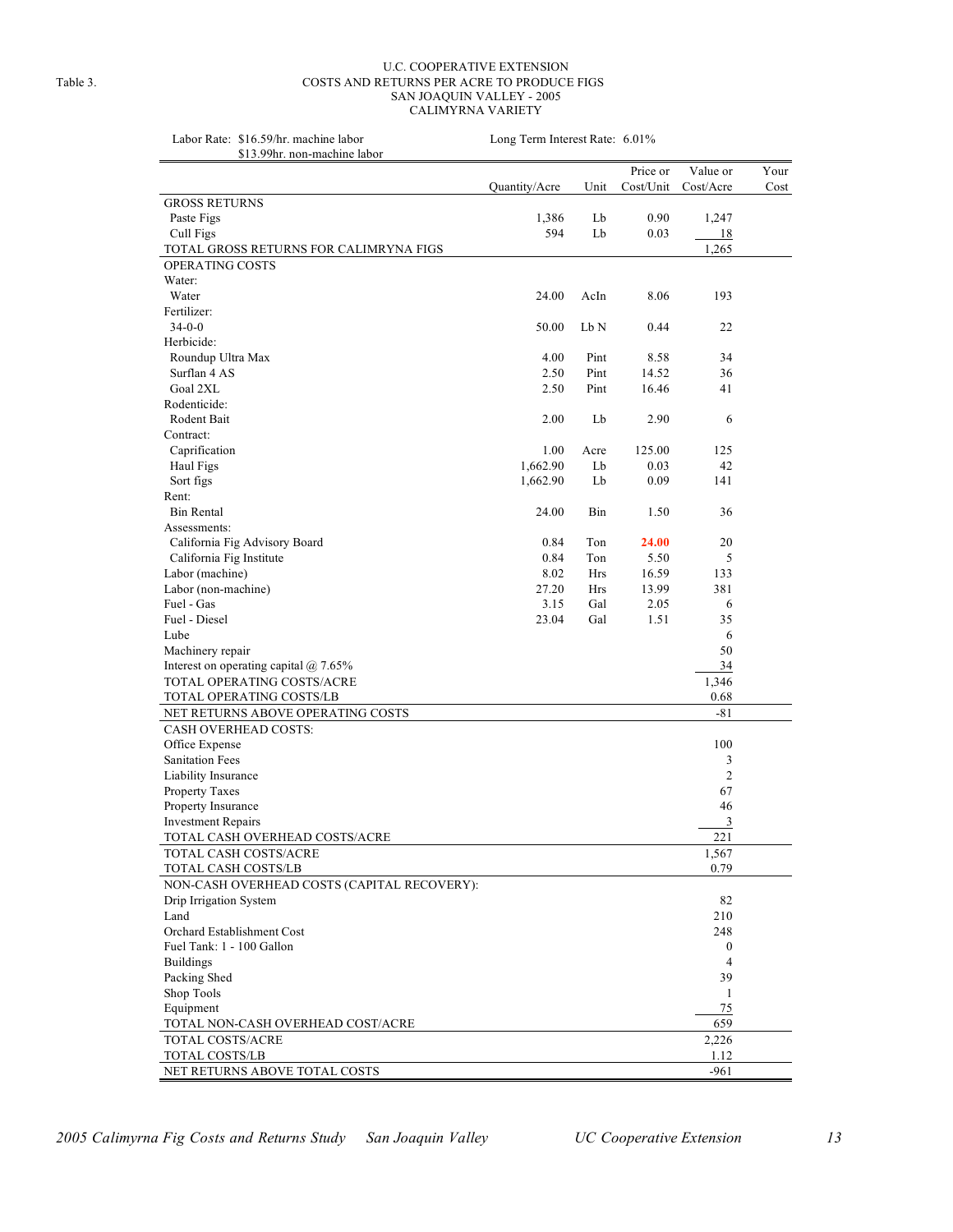#### U.C. COOPERATIVE EXTENSION Table 4. MONTHLY CASH COSTS PER ACRE TO PRODUCE FIGS SAN JOAQUIN VALLEY - 2005 CALIMYRNA VARIETY

| Beginning JAN 05                | <b>JAN</b>     | <b>FEB</b>     | <b>MAR</b>       | <b>APR</b>       | <b>MAY</b>       | <b>JUN</b>     | <b>JUL</b>       | <b>AUG</b>       | <b>SEP</b>       | OCT              | <b>NOV</b>       | DEC              | <b>TOTAL</b>   |
|---------------------------------|----------------|----------------|------------------|------------------|------------------|----------------|------------------|------------------|------------------|------------------|------------------|------------------|----------------|
| Ending<br>DEC 05                | 05             | 05             | 05               | 05               | 05               | 05             | 05               | 05               | 05               | 05               | 05               | 05               |                |
| Cultural:                       |                |                |                  |                  |                  |                |                  |                  |                  |                  |                  |                  |                |
| Irrigate                        | 55             |                | 109              |                  | 55               | 55             | 55               |                  |                  |                  |                  |                  | 328            |
| Prune And Train                 | 98             | 98             |                  |                  |                  |                |                  |                  |                  |                  |                  |                  | 196            |
| Mow Tree Row Centers - 4X       |                |                | 11               | 11               | 11               |                | 11               |                  |                  |                  |                  |                  | 45             |
| Fertilize - Nitrogen            |                |                | 27               |                  |                  |                |                  |                  |                  |                  |                  |                  | 27             |
| Smooth & Level Orchard Floor    |                |                |                  | 6                |                  |                |                  |                  |                  |                  |                  |                  | 6              |
| Hand Hoe And Remove Suckers     |                |                |                  | 14               | 14               |                |                  |                  |                  |                  |                  |                  | 28             |
| Weed Control - Spot Spray 2X    |                |                |                  | 19               |                  | 19             |                  |                  |                  |                  |                  |                  | 38             |
| Pest Control - Rodents          |                |                |                  |                  | $\tau$           |                |                  |                  |                  |                  |                  |                  | 7              |
| Caprification                   |                |                |                  |                  | 125              |                |                  |                  |                  |                  |                  |                  | 125            |
| Weed Control - Fall Strip Spray |                |                |                  |                  |                  |                |                  |                  |                  | 79               |                  |                  | 79             |
| Pickup Truck Use                | $\mathbf{1}$   | 1              | 1                | $\mathbf{1}$     | $\mathbf{1}$     | 1              | 1                | 1                | $\mathbf{1}$     | $\mathbf{1}$     | 1                | 1                | 15             |
| ATV Use                         | $\mathbf{1}$   | $\mathbf{1}$   | $\mathbf{1}$     | $\,1\,$          | $\mathbf{1}$     | $\mathbf{1}$   | $\mathbf{1}$     | 1                | $\mathbf{1}$     | $\mathbf{1}$     | $\mathbf{1}$     | $\mathbf{1}$     | 10             |
| TOTAL CULTURAL COSTS            | 155            | 100            | 150              | 52               | 214              | 76             | 68               | $\overline{c}$   | $\overline{c}$   | 82               | $\overline{c}$   | $\overline{2}$   | 904            |
| Harvest:                        |                |                |                  |                  |                  |                |                  |                  |                  |                  |                  |                  |                |
| Hand Knock Trees - 6X           |                |                |                  |                  |                  |                |                  | 12               |                  | $\sqrt{2}$       |                  |                  | 14             |
| Windrow Fruit - 6X              |                |                |                  |                  |                  |                |                  | 12               | 12               | 12               |                  |                  | 36             |
| Pickup Fruit - 6X               |                |                |                  |                  |                  |                |                  | 50               | 50               | 50               |                  |                  | 151            |
| Haul To Shed - 6X               |                |                |                  |                  |                  |                |                  | 14               | 14               | 14               |                  |                  | 42             |
| Sort Figs - 6X                  |                |                |                  |                  |                  |                |                  | 47               | 47               | 47               |                  |                  | 141            |
| TOTAL HARVEST COSTS             |                |                |                  |                  |                  |                |                  | 135              | 123              | 126              |                  |                  | 384            |
| Assessments:                    |                |                |                  |                  |                  |                |                  |                  |                  |                  |                  |                  |                |
| California Fig Advisory Board   |                |                |                  |                  |                  |                |                  | $\overline{7}$   | $\tau$           | $\tau$           |                  |                  | 20             |
| California Fig Institute        |                |                |                  |                  |                  |                |                  | $\overline{2}$   | $\overline{2}$   | $\overline{2}$   |                  |                  | $\overline{5}$ |
| TOTAL ASSESSMENT COSTS          |                |                |                  |                  |                  |                |                  | 8                | 8                | 8                |                  |                  | 25             |
| Interest on Operating Capital @ |                |                |                  |                  |                  |                |                  |                  |                  |                  |                  |                  |                |
| 7.65%                           | $\mathbf{1}$   | $\overline{c}$ | 3                | 3                | 4                | 5              | 5                | 6                | 7                | $-1$             | $\boldsymbol{0}$ | $\boldsymbol{0}$ | 34             |
| <b>TOTAL OPERATING</b>          |                |                |                  |                  |                  |                |                  |                  |                  |                  |                  |                  |                |
| <b>COSTS/ACRE</b>               | 156            | 102            | 152              | 55               | 218              | 80             | 73               | 151              | 141              | 214              | 2                | $\overline{c}$   | 1,346          |
| TOTAL OPERATING COSTS/LB        | $\mathbf{0}$   | $\mathbf{0}$   | $\boldsymbol{0}$ | $\boldsymbol{0}$ | $\mathbf{0}$     | $\overline{0}$ | $\boldsymbol{0}$ | $\boldsymbol{0}$ | $\boldsymbol{0}$ | $\mathbf{0}$     | $\mathbf{0}$     | $\overline{0}$   | 0.97           |
| <b>OVERHEAD:</b>                |                |                |                  |                  |                  |                |                  |                  |                  |                  |                  |                  |                |
| Office Expense                  | 10             | 10             | 10               | 10               | 10               | 10             | 10               | 10               | 10               | 10               |                  |                  | 100            |
| <b>Sanitation Fees</b>          | $\mathbf{0}$   | $\mathbf{0}$   | $\boldsymbol{0}$ | $\boldsymbol{0}$ | $\mathbf{0}$     | $\mathbf{0}$   | $\theta$         | $\mathbf{0}$     | $\mathbf{0}$     | $\mathbf{0}$     | $\boldsymbol{0}$ | $\mathbf{0}$     | 3              |
| Liability Insurance             | $\overline{2}$ |                |                  |                  |                  |                |                  |                  |                  |                  |                  |                  | $\overline{2}$ |
| <b>Property Taxes</b>           |                | 33             |                  |                  |                  |                | 33               |                  |                  |                  |                  |                  | 67             |
| Property Insurance              | 46             |                |                  |                  |                  |                |                  |                  |                  |                  |                  |                  | 46             |
| <b>Investment Repairs</b>       | $\overline{0}$ | $\overline{0}$ | $\overline{0}$   | $\overline{0}$   | $\boldsymbol{0}$ | $\overline{0}$ | $\overline{0}$   | $\boldsymbol{0}$ | $\bf{0}$         | $\boldsymbol{0}$ | $\boldsymbol{0}$ | $\overline{0}$   | $\overline{3}$ |
| <b>TOTAL CASH OVERHEAD</b>      |                |                |                  |                  |                  |                |                  |                  |                  |                  |                  |                  |                |
| COSTS                           | 58             | 44             | 10               | 10               | 10               | 10             | 44               | 10               | 10               | 10               | $\boldsymbol{0}$ | $\boldsymbol{0}$ | 221            |
| <b>TOTAL CASH COSTS/ACRE</b>    | 214            | 146            | 163              | 65               | 229              | 91             | 117              | 162              | 151              | 224              | 3                | 3                | 1,567          |
| TOTAL CASH COSTS/LB             | $\mathbf{0}$   | $\mathbf{0}$   | $\boldsymbol{0}$ | $\boldsymbol{0}$ | $\mathbf{0}$     | $\mathbf{0}$   | $\mathbf{0}$     | $\mathbf{0}$     | $\mathbf{0}$     | $\mathbf{0}$     | $\overline{0}$   | $\theta$         | 1.13           |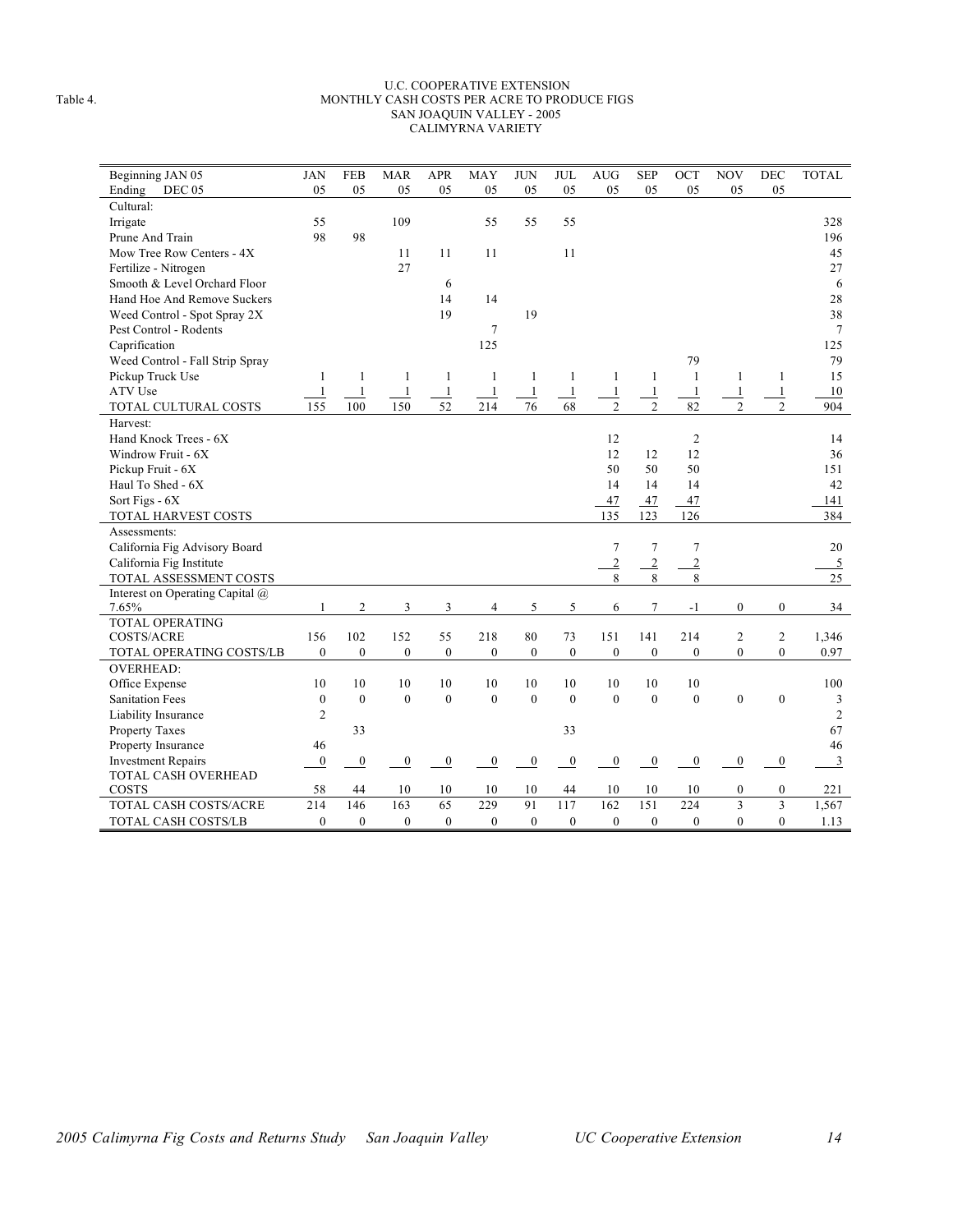#### U.C. COOPERATIVE EXTENSION Table 5. WHOLE FARM ANNUAL EQUIPMENT, INVESTMENT, AND BUSINESS OVERHEAD COSTS SAN JOAQUIN VALLEY - 2005 CALIMYRNA VARIETY

|              |                                 |         |                | AINNUAL EQUIFIMENT COSTS |          |                |        |        |  |
|--------------|---------------------------------|---------|----------------|--------------------------|----------|----------------|--------|--------|--|
|              | - Cash Overhead -               |         |                |                          |          |                |        |        |  |
|              |                                 |         | <b>Yrs</b>     | Salvage                  | Capital  | Insur-         |        |        |  |
| Yr           | Description                     | Price   | Life           | Value                    | Recovery | ance           | Taxes  | Total  |  |
| 05           | 20 Gal Sprayer - ATV            | 495     | 10             | 88                       | 61       | $\overline{2}$ | 3      | 66     |  |
| 05           | 62 HP 2WD Tractor               | 42,191  | 12             | 10,548                   | 4,410    | 182            | 264    | 4,856  |  |
| 05           | 62 HP 2WD Tractor               | 42,191  | 12             | 10,548                   | 4,410    | 182            | 264    | 4,856  |  |
| 05           | ATV <sub>4WD</sub>              | 6,242   | $\overline{7}$ | 2,368                    | 837      | 30             | 43     | 909    |  |
| 05           | <b>Bin Trailer</b>              | 1,217   | 15             | 117                      | 120      | 5              | 7      | 132    |  |
| 05           | <b>Bin Trailer</b>              | 1,217   | 15             | 117                      | 120      | 5              | 7      | 132    |  |
| 05           | <b>Bin Trailer</b>              | 1,217   | 15             | 117                      | 120      | 5              | $\tau$ | 132    |  |
| 05           | <b>Bin Trailer</b>              | 1,217   | 15             | 117                      | 120      | 5              | 7      | 132    |  |
| 05           | <b>Bin Trailer</b>              | 1,217   | 15             | 117                      | 120      | 5              | 7      | 132    |  |
| 05           | <b>Bin Trailer</b>              | 1,217   | 15             | 117                      | 120      | 5              | 7      | 132    |  |
| 05           | Forklift - 4 Ton                | 14,352  | 10             | 2,538                    | 1,758    | 58             | 84     | 1,901  |  |
| 05           | Forklift - 4 Ton                | 14,352  | 10             | 2,538                    | 1,758    | 58             | 84     | 1,901  |  |
| 05           | Mower - Flail 10'               | 24,684  | 10             | 4,365                    | 3,024    | 100            | 145    | 3,270  |  |
| 05           | Mower - Flail 10'               | 24,684  | 10             | 4,365                    | 3,024    | 100            | 145    | 3,270  |  |
| 05           | Orchard Leveler                 | 15,222  | 15             | 1,461                    | 1,506    | 58             | 83     | 1,647  |  |
| 05           | Pickup Machine - $SP1$          | 61,133  | 10             | 6,113                    | 7,846    | 232            | 336    | 8,415  |  |
| 05           | Pickup Machine – $SP^{-1}$      | 61,133  | 10             | 6,113                    | 7,846    | 232            | 336    | 8,415  |  |
| 05           | Pickup Machine – $SP^{-1}$      | 61,133  | 10             | 6,113                    | 7,846    | 232            | 336    | 8,415  |  |
| 05           | Pickup Truck - 1/2 Ton          | 27,050  | 7              | 10,261                   | 3,625    | 129            | 187    | 3,941  |  |
| 05           | Spinner Spreader - 3 Point      | 1,521   | 20             | 79                       | 131      | 6              | 8      | 144    |  |
| 05           | Sweeper – $SP1$                 | 33,629  | 10             | 5,947                    | 4,120    | 137            | 198    | 4,455  |  |
| 05           | Sweeper – $SP1$                 | 33,629  | 10             | 5,947                    | 4,120    | 137            | 198    | 4,455  |  |
| 05           | $Sweeper - SP1$                 | 33,629  | 10             | 5,947                    | 4,120    | 137            | 198    | 4,455  |  |
| <b>TOTAL</b> |                                 | 504,572 |                | 86,041                   | 61,167   | 2,038          | 2,953  | 66,158 |  |
|              | $60\%$ of New Cost <sup>2</sup> | 302,743 |                | 51,625                   | 36,700   | 1,223          | 1,772  | 39,695 |  |

#### ANNUAL EQUIPMENT COSTS

 $1$  SP = self propelled

<sup>2</sup> Used to reflect a mix of new and used equipment.

| ANNUAL INVESTMENT COSTS           |           |                             |           |          |        |        |          |         |  |  |
|-----------------------------------|-----------|-----------------------------|-----------|----------|--------|--------|----------|---------|--|--|
|                                   |           | ------ Cash Overhead ------ |           |          |        |        |          |         |  |  |
|                                   |           | Yrs                         | Salvage   | Capital  | Insur- |        |          |         |  |  |
| Description                       | Price     | Life                        | Value     | Recovery | ance   | Taxes  | Repairs  | Total   |  |  |
| <b>INVESTMENT</b>                 |           |                             |           |          |        |        |          |         |  |  |
| <b>Buildings</b>                  | 25,500    | 20                          | 2.550     | 2,156    | 97     | 140    | 70       | 2,463   |  |  |
| Drip Irrigation System            | 483,000   | 20                          | 48.300    | 40,833   | 1,833  | 2,657  | 664      | 45,986  |  |  |
| Fuel Tank: 1 - 100 Gallon         | 1,561     | 20                          | 156       | 132      | 6      | 9      | 30       | 176     |  |  |
| Land                              | 1,750,000 | 47                          | 1,750,000 | 105,175  | 12,075 | 17,500 | $\theta$ | 134,750 |  |  |
| <b>Orchard Establishment Cost</b> | 1,912,500 | 47                          |           | 122.849  | 6,598  | 9,563  | $\theta$ | 139,010 |  |  |
| Packing Shed                      | 310,000   | 50                          | 31,000    | 19,589   | 1,176  | 1,705  | 620      | 23,090  |  |  |
| Shop Tools                        | 2.081     | 10                          | 208       | 267      | 8      | 11     | 15       | 301     |  |  |
| TOTAL INVESTMENT                  | 4.484.642 |                             | 1.832.214 | 291.000  | 21.793 | 31,584 | 1.399    | 345,777 |  |  |

### ANNUAL BUSINESS OVERHEAD COSTS

|                        | Units/ |      | Price/ | Total  |
|------------------------|--------|------|--------|--------|
| Description            | Farm   | Unit | Unit   | Cost   |
| Liability Insurance    | 500    | Acre | 1.83   | 915    |
| Office Expense         | 500    | Acre | 100.00 | 50,000 |
| <b>Sanitation Fees</b> | 500    | Acre | 2.82   | 1,410  |
|                        |        |      |        |        |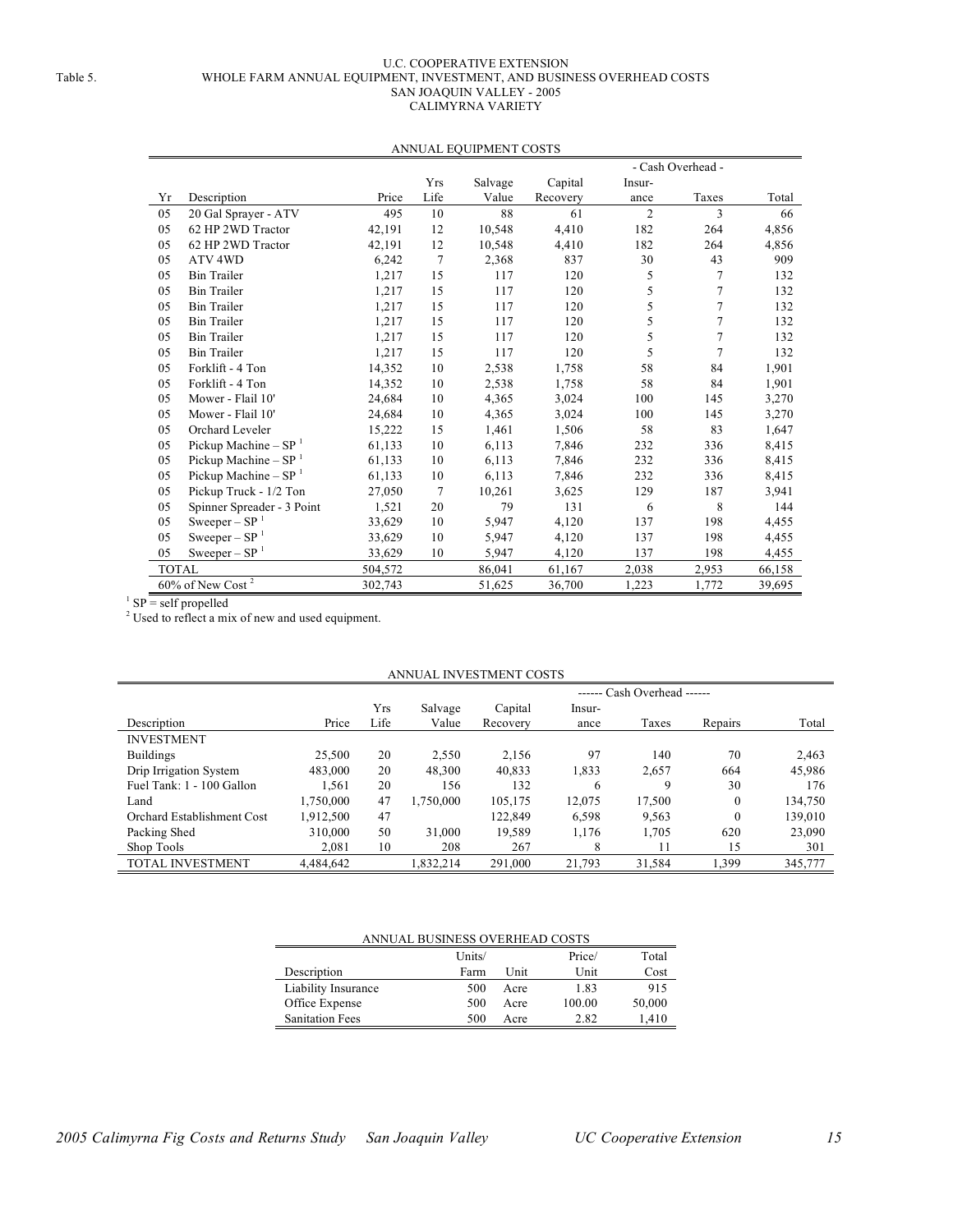#### U.C. COOPERATIVE EXTENSION Table 6. HOURLY EQUIPMENT COSTS SAN JOAQUIN VALLEY – 2005 CALIMYRNA VARIETY

|    |                            | Actual |          | - Cash Overhead - |       |         | -------- Operating -------- |       |           |
|----|----------------------------|--------|----------|-------------------|-------|---------|-----------------------------|-------|-----------|
|    |                            | Hours  | Capital  | Insur-            |       |         | Fuel &                      | Total | Total     |
| Yr | Description                | Used   | Recovery | ance              | Taxes | Repairs | Lube                        | Oper. | Costs/Hr. |
| 05 | 20 Gal Sprayer - ATV       | 149.8  | 0.24     | 0.01              | 0.01  | 0.13    | 0.00                        | 0.13  | 0.39      |
| 05 | 62 HP 2WD Tractor          | 999.3  | 2.65     | 0.11              | 0.16  | 1.88    | 5.29                        | 7.17  | 10.09     |
| 05 | 62 HP 2WD Tractor          | 999.6  | 2.65     | 0.11              | 0.16  | 1.88    | 5.29                        | 7.17  | 10.09     |
| 05 | ATV <sub>4WD</sub>         | 284.8  | 1.76     | 0.06              | 0.09  | 0.46    | 2.36                        | 2.82  | 4.73      |
| 05 | <b>Bin Trailer</b>         | 124.5  | 0.58     | 0.02              | 0.03  | 0.01    | 0.00                        | 0.01  | 0.65      |
| 05 | <b>Bin Trailer</b>         | 124.5  | 0.58     | 0.02              | 0.03  | 0.01    | 0.00                        | 0.01  | 0.65      |
| 05 | <b>Bin Trailer</b>         | 124.5  | 0.58     | 0.02              | 0.03  | 0.01    | 0.00                        | 0.01  | 0.65      |
| 05 | <b>Bin Trailer</b>         | 124.5  | 0.58     | 0.02              | 0.03  | 0.01    | 0.00                        | 0.01  | 0.65      |
| 05 | <b>Bin Trailer</b>         | 124.5  | 0.58     | 0.02              | 0.03  | 0.01    | 0.00                        | 0.01  | 0.65      |
| 05 | <b>Bin Trailer</b>         | 124.5  | 0.58     | 0.02              | 0.03  | 0.01    | 0.00                        | 0.01  | 0.65      |
| 05 | Forklift - 4 Ton           | 300.0  | 3.52     | 0.12              | 0.17  | 0.14    | 4.71                        | 4.85  | 8.66      |
| 05 | Forklift - 4 Ton           | 300.0  | 3.52     | 0.12              | 0.17  | 0.14    | 4.71                        | 4.85  | 8.66      |
| 05 | Mower - Flail 10'          | 244.9  | 7.41     | 0.25              | 0.36  | 10.24   | 0.00                        | 10.24 | 18.25     |
| 05 | Mower - Flail 10'          | 244.9  | 7.41     | 0.25              | 0.36  | 10.24   | 0.00                        | 10.24 | 18.25     |
| 05 | Orchard Leveler            | 107.5  | 8.40     | 0.32              | 0.47  | 1.69    | 0.00                        | 1.69  | 10.88     |
| 05 | Pickup Machine - $SP1$     | 228.3  | 20.62    | 0.61              | 0.88  | 18.34   | 13.89                       | 32.23 | 54.35     |
| 05 | Pickup Machine – $SP^{-1}$ | 228.3  | 20.62    | 0.61              | 0.88  | 18.34   | 13.89                       | 32.23 | 54.35     |
| 05 | Pickup Machine - $SP1$     | 228.3  | 20.62    | 0.61              | 0.88  | 18.34   | 13.89                       | 32.23 | 54.35     |
| 05 | Pickup Truck - 1/2 Ton     | 284.6  | 7.64     | 0.27              | 0.39  | 1.99    | 4.71                        | 6.70  | 15.00     |
| 05 | Spinner Spreader - 3 Point | 93.4   | 0.84     | 0.04              | 0.05  | 0.56    | 0.00                        | 0.56  | 1.48      |
| 05 | Sweeper $-$ SP $1$         | 199.2  | 12.41    | 0.41              | 0.60  | 0.50    | 3.47                        | 3.97  | 17.39     |
| 05 | Sweeper $-$ SP $1$         | 199.2  | 12.41    | 0.41              | 0.60  | 0.50    | 3.47                        | 3.97  | 17.39     |
| 05 | Sweeper – $SP1$            | 199.2  | 12.41    | 0.41              | 0.60  | 0.50    | 3.47                        | 3.97  | 17.39     |

SP = self propelled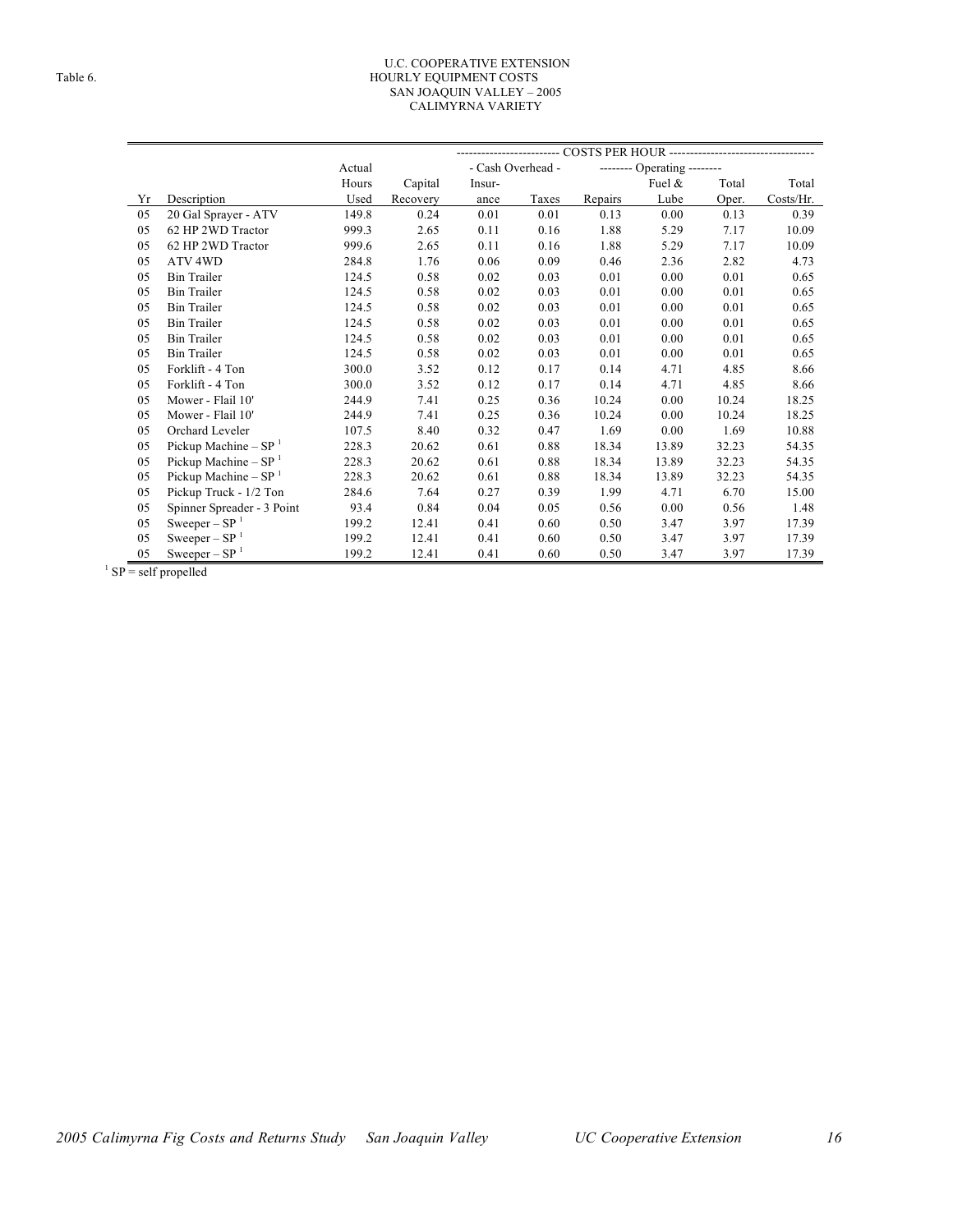#### U.C. COOPERATIVE EXTENSION Table 7. RANGING ANALYSIS SAN JOAQUIN VALLEY – 2005

| COSTS PER ACRE AT VARYING YIELDS TO PRODUCE CALIMYRNA FIGS |       |       |       |                  |       |       |       |
|------------------------------------------------------------|-------|-------|-------|------------------|-------|-------|-------|
|                                                            |       |       |       | YIELD (LBS/ACRE) |       |       |       |
| Paste Figs                                                 | 970   | 1,109 | 1,247 | 1,386            | 1,525 | 1,663 | 1,802 |
| Cull Figs                                                  | 416   | 475   | 535   | 594              | 653   | 713   | 772   |
| <b>OPERATING COSTS/ACRE:</b>                               |       |       |       |                  |       |       |       |
| Cultural Cost                                              | 904   | 904   | 904   | 904              | 904   | 904   | 904   |
| <b>Harvest Cost</b>                                        | 286   | 318   | 351   | 384              | 416   | 449   | 481   |
| Assessment Cost                                            | 25    | 25    | 25    | 25               | 25    | 25    | 25    |
| Interest on operating capital                              | 34    | 34    | 34    | 34               | 34    | 34    | 34    |
| TOTAL OPERATING COSTS/ACRE                                 | 1,248 | 1,281 | 1,313 | 1,346            | 1,379 | 1,412 | 1,445 |
| TOTAL OPERATING COSTS/LB                                   | 1.29  | 1.15  | 1.05  | 0.97             | 0.90  | 0.85  | 0.80  |
| <b>CASH OVERHEAD COSTS/ACRE</b>                            | 220   | 220   | 220   | 221              | 221   | 221   | 221   |
| TOTAL CASH COSTS/ACRE                                      | 1,468 | 1,501 | 1,534 | 1,567            | 1,600 | 1,632 | 1,665 |
| TOTAL CASH COSTS/LB                                        | 1.51  | 1.35  | 1.23  | 1.13             | 1.05  | 0.98  | 0.92  |
| NON-CASH OVERHEAD COSTS/ACRE                               | 658   | 658   | 659   | 659              | 660   | 660   | 660   |
| TOTAL COSTS/ACRE                                           | 2,126 | 2,160 | 2,193 | 2,226            | 2,259 | 2,292 | 2,325 |
| <b>TOTAL COSTS/LB</b>                                      | 2.19  | 1.95  | 1.76  | 1.61             | 1.48  | 1.38  | 1.29  |

#### COSTS PER ACRE AT VARYING YIELDS TO PRODUCE CALIMYRNA FIGS  $^{\rm l}$

NET RETURNS PER ACRE ABOVE OPERATING COSTS FOR CALIMYRNA FIGS  $^{\rm 1}$ 

| <b>PRICE</b>  |           |        |            |        | YIELD  |        |        |        |  |  |  |
|---------------|-----------|--------|------------|--------|--------|--------|--------|--------|--|--|--|
| (DOLLARS/LBS) |           |        | (LBS/ACRE) |        |        |        |        |        |  |  |  |
| Paste Figs    |           | 970    | 1,109      | 1,247  | 1,386  | 1,525  | 1,663  | 1,802  |  |  |  |
|               | Cull Figs | 416    | 475        | 535    | 594    | 653    | 713    | 772    |  |  |  |
| 0.60          | 0.03      | $-653$ | $-601$     | $-549$ | $-497$ | $-444$ | $-392$ | $-340$ |  |  |  |
| 0.70          | 0.03      | $-556$ | $-490$     | $-424$ | $-358$ | $-292$ | $-226$ | $-160$ |  |  |  |
| 0.80          | 0.03      | $-459$ | $-379$     | $-300$ | $-220$ | $-139$ | $-60$  | 20     |  |  |  |
| 0.90          | 0.03      | $-362$ | $-268$     | $-175$ | $-81$  | 13     | 106    | 200    |  |  |  |
| 1.00          | 0.03      | $-265$ | $-158$     | $-50$  | 58     | 166    | 273    | 381    |  |  |  |
| 1.10          | 0.03      | $-168$ | $-47$      | 74     | 196    | 318    | 439    | 561    |  |  |  |
| 1.20          | 0.03      | $-71$  | 64         | 199    | 335    | 471    | 605    | 741    |  |  |  |

NET RETURNS PER ACRE ABOVE CASH COSTS FOR CALIMYRNA FIGS  $^{\rm 1}$ 

| <b>PRICE</b>  |           |        |        |        | <b>YIELD</b> |        |        |        |
|---------------|-----------|--------|--------|--------|--------------|--------|--------|--------|
| (DOLLARS/LBS) |           |        |        |        | (LBS/ACRE)   |        |        |        |
| Paste Figs    |           | 970    | 1,109  | 1,247  | 1,386        | 1,525  | 1,663  | 1,802  |
|               | Cull Figs | 416    | 475    | 535    | 594          | 653    | 713    | 772    |
| 0.60          | 0.03      | $-874$ | $-822$ | $-770$ | $-717$       | $-665$ | $-613$ | $-561$ |
| 0.70          | 0.03      | $-777$ | $-711$ | $-645$ | $-579$       | $-513$ | $-447$ | $-381$ |
| 0.80          | 0.03      | $-680$ | $-600$ | $-520$ | $-440$       | $-360$ | $-280$ | $-200$ |
| 0.90          | 0.03      | $-583$ | $-489$ | $-396$ | $-302$       | $-208$ | $-114$ | $-20$  |
| 1.00          | 0.03      | $-486$ | $-378$ | $-271$ | $-163$       | $-55$  | 52     | 160    |
| 1.10          | 0.03      | $-389$ | $-267$ | $-146$ | $-24$        | 97     | 218    | 340    |
| 1.20          | 0.03      | $-292$ | $-156$ | $-21$  | 114          | 250    | 385    | 520    |

#### NET RETURNS PER ACRE ABOVE TOTAL COSTS FOR CALIMYRNA FIGS  $^{\rm 1}$

| <b>PRICE</b>  |           |          | YIELD      |          |          |          |          |          |  |  |  |
|---------------|-----------|----------|------------|----------|----------|----------|----------|----------|--|--|--|
| (DOLLARS/LBS) |           |          | (LBS/ACRE) |          |          |          |          |          |  |  |  |
| Paste Figs    |           | 970      | 1,109      | 1,247    | 1,386    | 1,525    | 1,663    | 1,802    |  |  |  |
|               | Cull Figs | 416      | 475        | 535      | 594      | 653      | 713      | 772      |  |  |  |
| 0.60          | 0.03      | $-1,532$ | $-1,480$   | $-1,428$ | $-1,377$ | $-1,325$ | $-1,273$ | $-1,221$ |  |  |  |
| 0.70          | 0.03      | $-1,435$ | $-1,369$   | $-1,304$ | $-1,238$ | $-1,172$ | $-1,107$ | $-1,041$ |  |  |  |
| 0.80          | 0.03      | $-1,338$ | $-1,258$   | $-1,179$ | $-1,099$ | $-1,020$ | $-940$   | $-861$   |  |  |  |
| 0.90          | 0.03      | $-1,241$ | $-1,147$   | $-1,054$ | $-961$   | $-867$   | $-774$   | $-680$   |  |  |  |
| 1.00          | 0.03      | $-1,144$ | $-1,036$   | $-930$   | $-822$   | $-715$   | $-608$   | $-500$   |  |  |  |
| 1.10          | 0.03      | $-1,047$ | $-926$     | $-805$   | $-684$   | $-562$   | $-441$   | $-320$   |  |  |  |
| 1.20          | 0.03      | $-950$   | $-815$     | $-680$   | $-545$   | $-410$   | $-275$   | $-140$   |  |  |  |

<sup>1</sup> Yields are a combination of both dried/paste and cull fig production.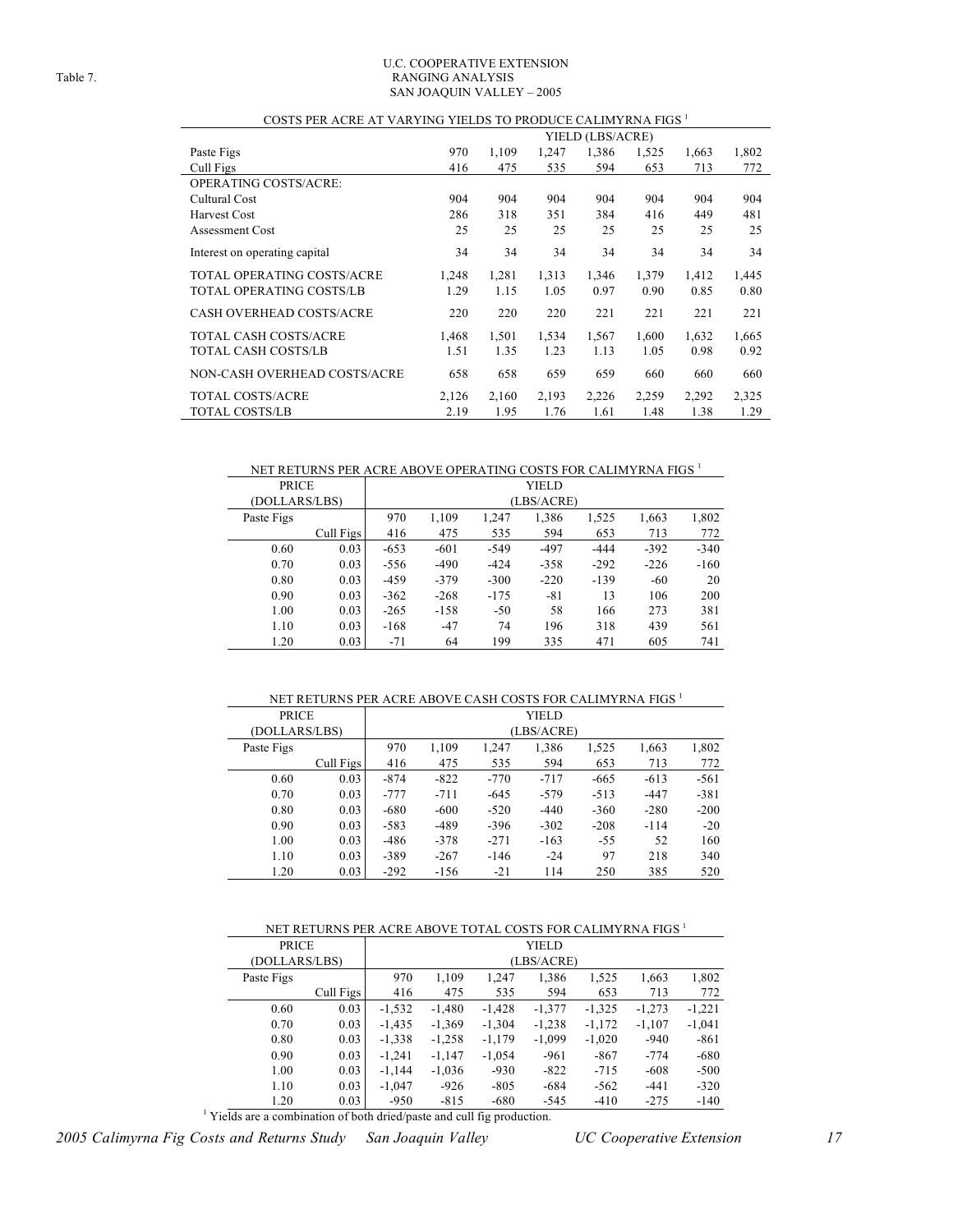#### U.C. COOPERATIVE EXTENSION Table 8. COSTS AND RETURNS/BREAKEVEN ANALYSIS SAN JOAQUIN VALLEY – 2005 CALIMYRNA VARIETY

| COSTS AND RETURNS - PER ACRE BASIS                              |                                                                                                    |      |              |      |               |             |              |  |
|-----------------------------------------------------------------|----------------------------------------------------------------------------------------------------|------|--------------|------|---------------|-------------|--------------|--|
|                                                                 | 2. Operating<br>3. Net Returns<br>4. Cash 5. Net Returns<br>7. Net Returns<br>6. Total<br>1. Gross |      |              |      |               |             |              |  |
| Above Oper.<br>Above Cash<br>Costs<br>Costs<br>Costs<br>Returns |                                                                                                    |      |              |      |               | Above Total |              |  |
| Crop                                                            |                                                                                                    |      | $Costs(1-2)$ |      | Costs $(1-4)$ |             | $Costs(1-6)$ |  |
| Calimyrna Figs                                                  | .127                                                                                               | .346 | $-220$       | .567 | $-440$        | 2.226       | $-1.099$     |  |

#### COSTS AND RETURNS - TOTAL ACREAGE

|                |         |         | 1. Gross 2. Operating 3. Net Returns | 4. Cash | 5. Net Returns | 6. Total | 7. Net Returns |
|----------------|---------|---------|--------------------------------------|---------|----------------|----------|----------------|
|                | Returns | Costs   | Above Oper.                          | Costs   | Above Cash     | Costs    | Above Total    |
| Crop           |         |         | $Costs(1-2)$                         |         | $Costs(1-4)$   |          | $Costs(1-6)$   |
| Calimyrna Figs | 467.547 | 558.682 | $-91.135$                            | 650.196 | $-182.649$     | 923.766  | -456.219       |

| BREAKEVEN PRICES PER YIELD UNIT |                                                   |       |                                    |       |       |  |  |  |  |  |
|---------------------------------|---------------------------------------------------|-------|------------------------------------|-------|-------|--|--|--|--|--|
|                                 | -------- Breakeven Price To Cover --------        |       |                                    |       |       |  |  |  |  |  |
|                                 | Base Yield<br>Yield<br>Total<br>Operating<br>Cash |       |                                    |       |       |  |  |  |  |  |
| <b>CROP</b>                     | (Units/Acre)                                      | Units | Costs                              | Costs | Costs |  |  |  |  |  |
|                                 |                                                   |       | --- \$ per Yield Unit ------------ |       |       |  |  |  |  |  |
| Calimyrna Figs                  | 1.386                                             | hs.   | 0 96                               |       | 1.58  |  |  |  |  |  |
|                                 |                                                   |       |                                    |       |       |  |  |  |  |  |

| <b>BREAKEVEN YIELDS PER ACRE</b>                        |       |                                          |                                            |       |       |  |  |  |  |
|---------------------------------------------------------|-------|------------------------------------------|--------------------------------------------|-------|-------|--|--|--|--|
|                                                         |       | $-----$ Breakeven Yield To Cover $-----$ |                                            |       |       |  |  |  |  |
|                                                         | Yield | Base Price                               | Operating<br>Total<br>Cash                 |       |       |  |  |  |  |
| <b>CROP</b>                                             | Units | (\$/Unit)                                | Costs                                      | Costs | Costs |  |  |  |  |
|                                                         |       |                                          | ----------- Yield Units / Acre ----------- |       |       |  |  |  |  |
| 0.90<br>Calimyrna Figs<br>-927<br>2,738<br>1.656<br>Lbs |       |                                          |                                            |       |       |  |  |  |  |